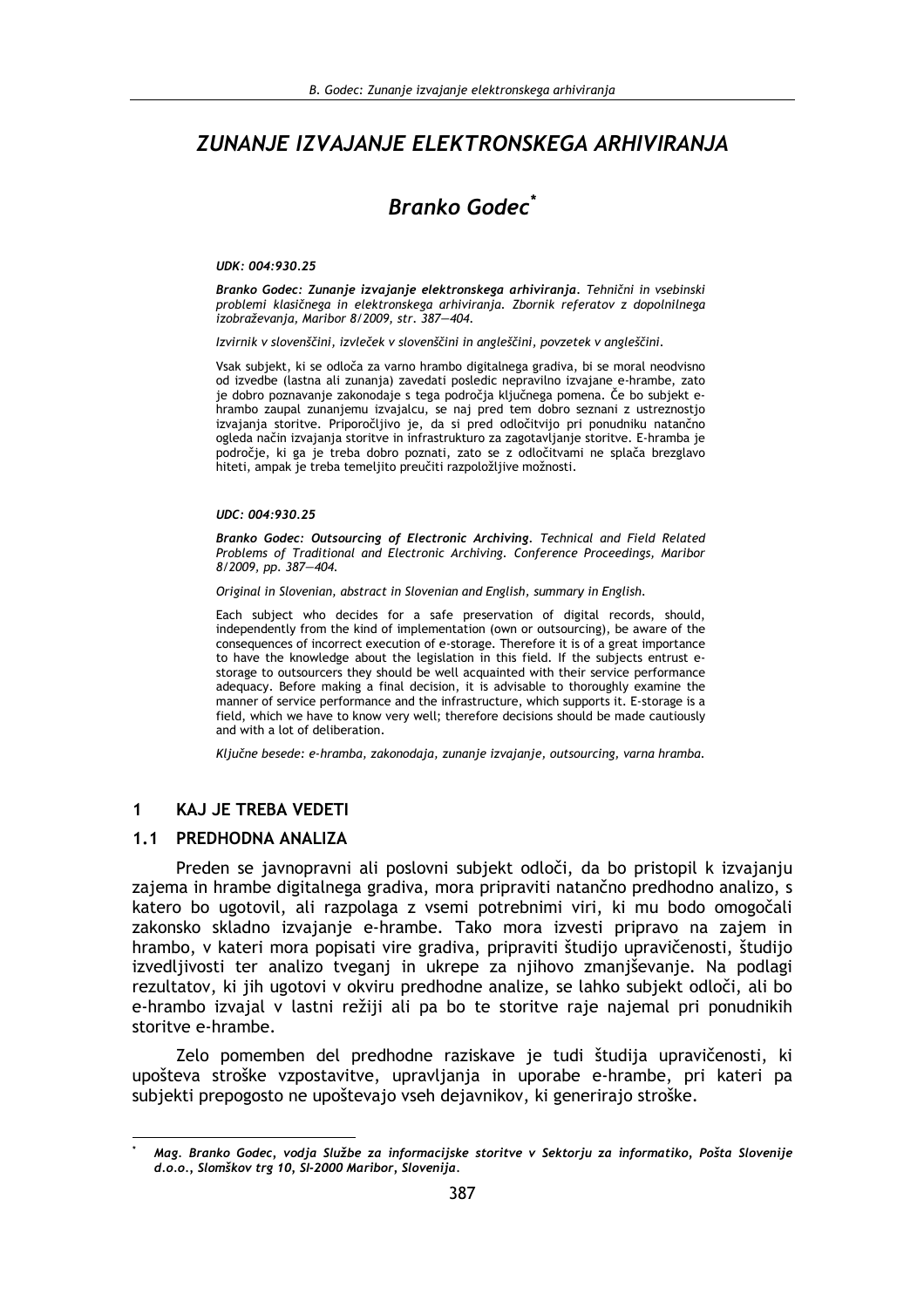#### 1.1.1 DEJAVNIKI. KI SE UPOŠTEVAJO PRI PRIPRAVI NA ZAJEM IN HRAMBO

Če subiekti ne razpolagajo z infrastrukturo, so investicije v sistem e-hrambe vselej zelo velike. Subjekti, ki se odločajo za lastno izvajanje e-hrambe, v stroškovnih analizah največkrat pozabijo upoštevati vse dejavnike. Navadno se osredotočijo zgolj na stroške nakupa strojne in programske opreme za e-hrambo, ki sicer predstavljajo le del stroškov.

Treba je upoštevati tudi investicije v sisteme, ki preprečujejo zunanje vdore v sistem e-hrambe in jih sestavljajo požarne pregrade, sistemi za zaznavo in preprečevanje vdorov, protivirusni sistemi itn. Stroški vzpostavitve sistema e-hrambe se nadaljujejo z investicijami v prostore, kjer je ta oprema nameščena. Priporoča se uporaba varnih podatkovnih centrov, saj nudijo najvišjo stopnjo zaščite nameščene IT-opreme in s tem tudi hranjenega gradiva. Nadalje je treba upoštevati še stroške za vzpostavitev podpornih sistemov, kot so avtonomni protipožarni sistemi, klimatski sistemi za zagotavljanje delovne temperature IT-opreme, sistemi tehnične varnosti (videonadzor, senzorii gibania, vrata s kontrolo pristopa, varnostne cone itn.). Prepogosto se pozablja tudi na stroške dodatnih storitev, med katere spadajo stroški komunikacijskih povezav, stroški storitev za zagotavljanje avtentičnosti in celovitosti hranjenega gradiva (npr. varni časovni žig, kvalificirana digitalna potrdila itn.) ter stroški zagotavljanja fizične varnosti. Vsekakor je pri analizi stroškov treba upoštevati tudi amortizacijo vseh navedenih sistemov in predvsem stroške njihovega vzdrževanja, ki še zdaleč niso majhni.

Vsekakor pa se pri stroških pozablja na pripravo in ažurno vzdrževanje organizacijskih ukrepov. Ti skupaj s tehničnimi ukrepi ustvariajo pogoje za pripravo notranjih pravil za zajem in hrambo digitalnega gradiva. Še bolj se pri tem pozablja, da so notranja pravila »živa stvar«. Zaradi ugotovljenih pomanjkljivosti, tehnološkega napredka, sprememb zakonodaje, organizacijskih in kadrovskih sprememb idr. jih je treba redno posodabliati. Zgoli pripraviti in sprejeti notrania pravila še zdaleč ni dovolj, saj mora subjekt napisane postopke tudi dejansko izvajati. Le na ta način je lahko zajem in hramba digitalnega gradiva tudi zakonsko skladna. Da lahko vse to zagotovi, mora imeti subjekt tudi ustrezno število primerno izobraženih in usposobljenih ljudi. Hkrati mora skrbeti, da se to osebje nenehno usposablja. Pri tem ne gre zgoli za usposablianie za delo z dokumentarnim gradivom, pač pa tudi za področje zagotavljanja neprekinjenega poslovanja ter novih IT-tehnologij, ki so kakorkoli zajete pri zagotavljanju e-hrambe.

## 1.2 NOTRANJA PRAVILA ZA IZVAJANJE ZAJEMA IN HRAMBE

Zakonodaja določa, da mora vsaka oseba, ki izvaja zajem in hrambo digitalnega gradiva, pripraviti in sprejeti notranja pravila, s katerimi natančno opredeli vse organizacijske in tehnične postopke, ki jih pri tem izvaja. Da je kompleksnost priprave notranjih pravil res velika, dokazuje dejstvo, da notranjih pravil ni sprejel in pri Arhivu RS potrdil še nobeden subjekt, ki ne predstavlja ponudnika storitve. Še večio težavo predstavlja dejansko izvajanje organizacijskih in tehničnih postopkov ehrambe v praksi. Kot je bilo že omenjeno, za zakonsko skladno izvajanje ni dovolj zgolj napisati notranja pravila, ampak je treba te postopke tudi dejansko izvajati, kar pa mnogokrat predstavlja velike težave.

Po drugi strani je treba upoštevati, da sta obseg in kompleksnost notranjih pravil v veliki meri odvisna tudi od tega, ali subjekt postopke glede e-hrambe izvaja sam ali pa storitve najema pri ponudnikih teh storitev. V kolikor vse postopke izvaja sam, mora v notranjih pravilih zajeti vse zahteve zakonodaje in jih pri izvajanju e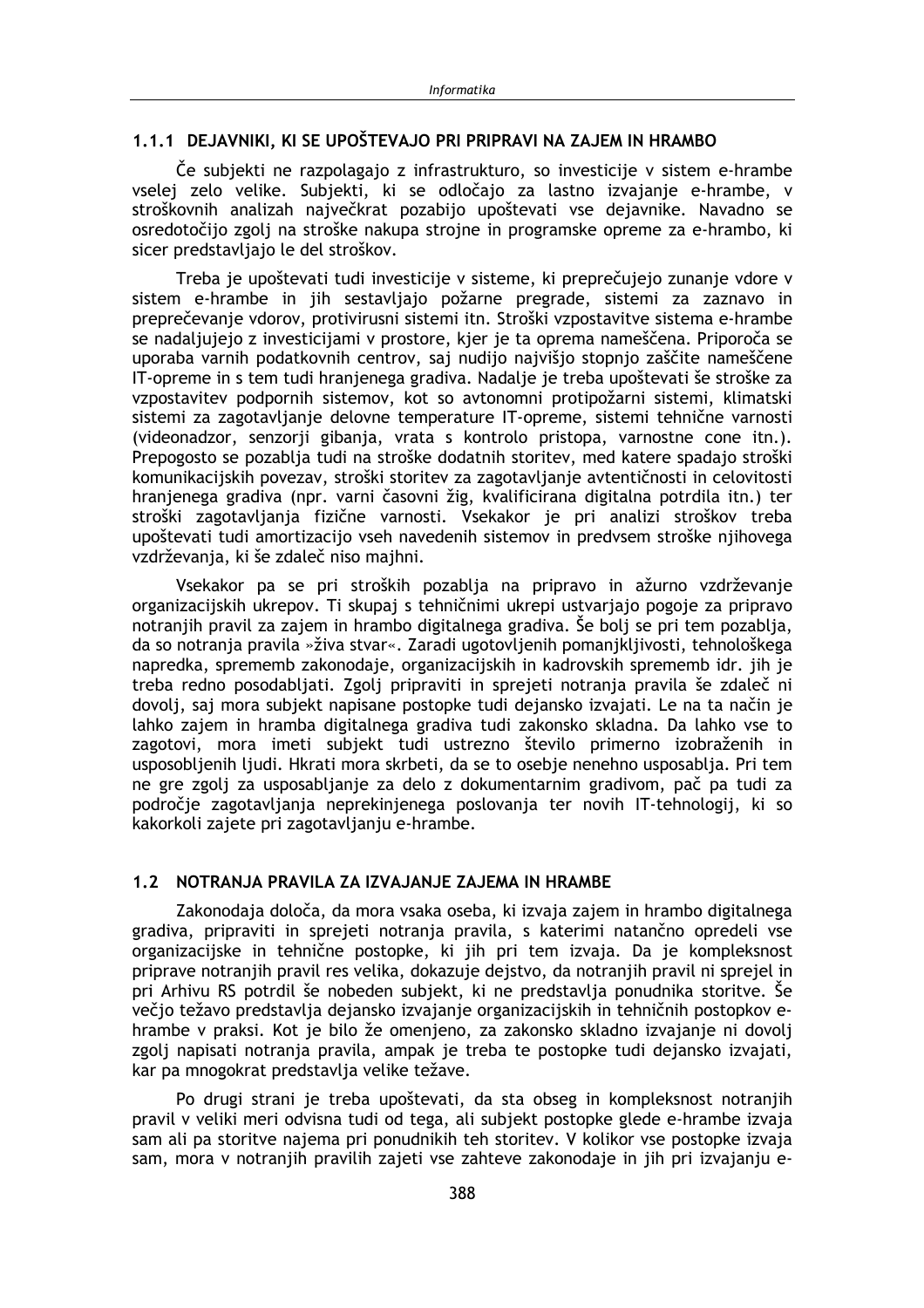hrambe tudi dejansko upoštevati. Kadar pa subjekt storitve e-hrambe najame pri zunanjem ponudniku, ni potrebe po implementaciji kompleksnih tehničnih in organizacijskih ukrepov pri izvajanju e-hrambe v lastno okolje. S tem se odgovornost za pravilno in zakonsko skladno izvajanje e-hrambe prenese na ponudnika. Subjekt in ponudnik morata razmejitev vseh odgovornosti glede izvajanja e-hrambe zavesti v medsebojnem pravnem aktu (npr. pogodbi). V tem primeru se subjekt v lastnih notranjih pravilih sklicuje na določbe medsebojnega pravnega akta, v katerih zahteve iz zakonodaje glede e-hrambe zagotavlja ponudnik. Da bi subjekt lahko zaupal ponudniku, da ta dejansko izvaja e-hrambo, ki je skladna z zakonodajo, mora imeti ponudnik najmanj sprejeta in pri arhivu RS potrjena notranja pravila za izvajanje ehrambe. Se bolje pa je, da subjekt storitve najema pri ponudniku, ki je storitev ehrambe tudi akreditiral, vendar o tem nekoliko kasneje.

## 1.2.1 POMEMBNEJŠA PODROČJA NOTRANJIH PRAVIL

Natančne zahteve zakonodaje, ki jih subjekt mora opredeliti z notranjimi pravili, so zavedene v KONTROLNEM SEZNAMU za potrjevanje notranjih pravil in preverianie niihovega izvajanja ter preverianje izpolnjevanja pogojev za pridobitev akreditacije storitve v skladu z Zakonom o varstvu dokumentarnega in arhivskega gradiva ter arhivih, ki je objavljen na spletni strani Arhiva RS.

V nadaljevanju so navedena nekatera pomembnejša področja, ki se za izvajanje e-hrambe opredelijo z notranjimi pravili. Tako je treba natančno opredeliti organiziranost osebia za izvajanje e-hrambe ter definirati njihove vloge, pooblastila in odgovornosti. Natančno se mora opisati vse postopke, ki opredeljujejo organizacijsko in tehnično izvajanje e-hrambe. Treba je pripraviti in redno vzdrževati oceno tveganj pri izvajanju e-hrambe, ki mora zajemati najmanj strojno in programsko opremo, prostore, varovanie in človeške vire. Podatki o vseh informaciiskih virih za izvajanje e-hrambe morajo biti ustrezno dokumentirani, ta popis pa se mora ažurno vzdrževati. Delovanie informacijskega sistema za izvajanje varne hrambe je treba redno spremljati in to spremljanje ustrezno dokumentirati. Natančno se morajo opredeliti postopki ravnania z informacijskimi sredstvi, ki določajo nabavo, namestitev, testiranje, prenos iz testnega v produkcijsko okolje in zamenjavo informacijskih sredstev. Posebej mora biti opredeljen postopek odstranitve in uničenja nosilcev podatkov, na katerih se hrani digitalno gradivo. Vsak ponudnik, ki izvaja storitve e-hrambe, mora imeti sprejeto informacijsko varnostno politiko oz. sistem varovanja in upravljanja varovanja informacij (SUVI). Za izvajanje e-hrambe se mora pripraviti, vzdrževati in vaditi načrt neprekinjenega poslovanja (BCP). Potrebno je opredeliti, kako se zagotavlja varnostno kopiranje in restavriranje v primeru okrevanja po katastrofi.

Navedeni so le najpomembnejši postopki, ki morajo biti opredeljeni v notranjih pravilih. Ponovno je treba opozoriti, da se e-hramba izvaja na zakonsko skladen način šele tedaj, ko se v notranjih pravilih opredeljeni postopki tudi dejansko izvajajo. Vsak subjekt, ki izvaja zajem in hrambo, mora sproti ažurirati vse spremembe in dopolnitve notranjih pravil, vedno pa takrat, ko se spremeni vsebina notranjih pravil (zamenjava opreme, sprememba v organiziranosti, postopkih izvajanja itn.), ko se spremenijo veljavni predpisi, ko to zahteva tehnološki napredek ali spoznanje stroke ali ko se ugotovijo pomanjkljivosti obstoječih notranjih pravil.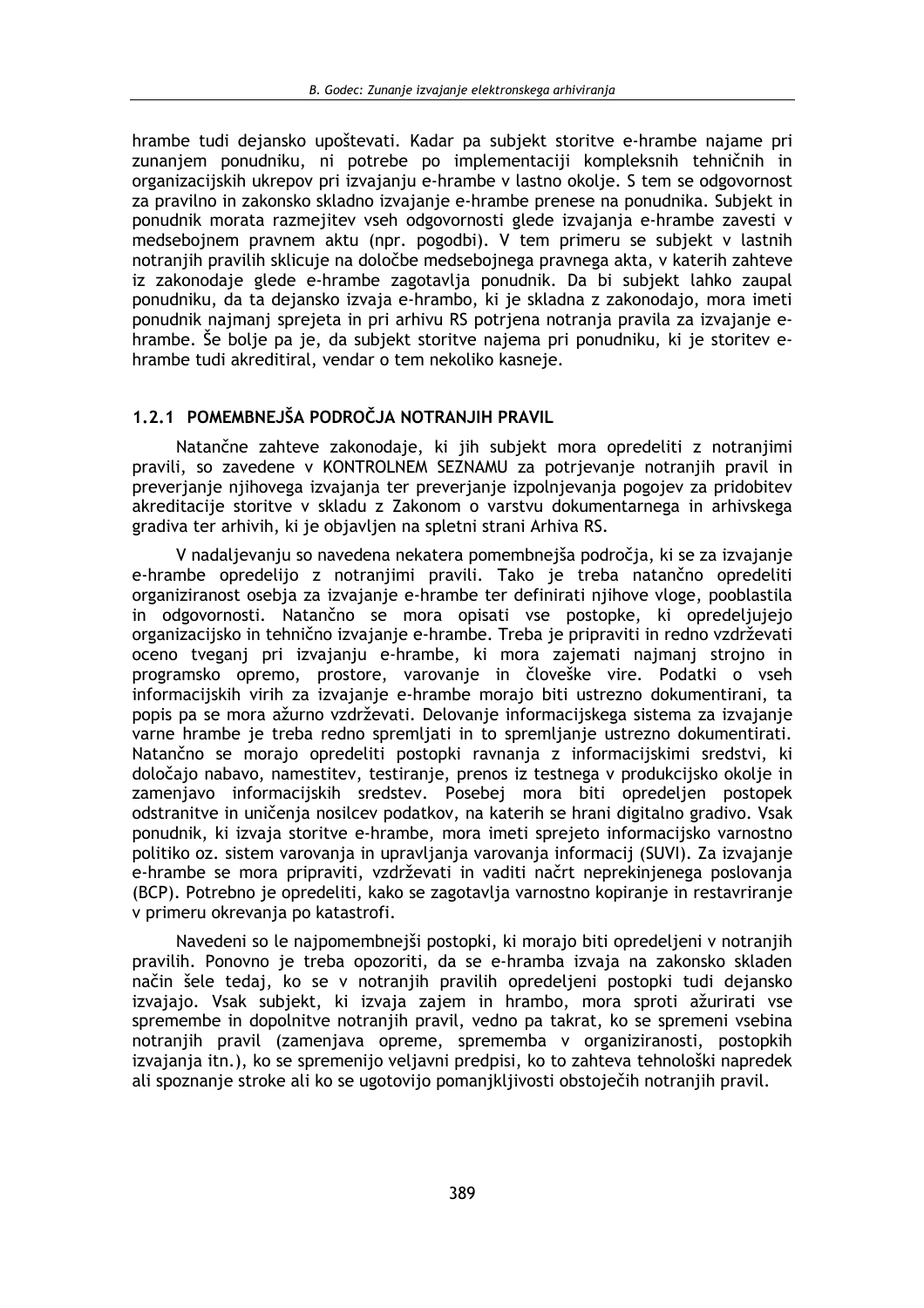#### $\overline{\mathbf{z}}$ PONUDNIKI OPREME IN STORITEV

Pri ponudnikih za področie e-hrambe je treba ločiti med ponudniki storitev ehrambe in ponudniki opreme za e-hrambo. Ponudniki storitve e-hrambe izvajajo vse ali del postopkov e-hrambe, ponudniki opreme pa zgolj dobavljajo programsko ali strojno opremo za izvajanje e-hrambe.

## 2.1 REGISTRACIJA PONUDNIKA

Z registracijo ponudnik storitve ali opreme le priglasi, da bo opravljal določeno dejavnost na področju zajema in hrambe digitalnega gradiva, za kar pa ni potrebno posebno dovoljenje. Ponudnik opreme in storitev mora na podlagi 83. člena Zakona o varstvu dokumentarnega in arhivskega gradiva ter arhivih (ZVDAGA) in 29. člena Uredbe o varstvu dokumentarnega in arhivskega gradiva svojo dejavnost prijaviti Arhivu RS najmanj osem dni pred začetkom opravljanja dejavnosti.

Zahteva za registracijo ponudnika opreme, storitev ali spremljevalnih storitev se na predpisanem obrazcu vloži pri Arhivu RS. Arhiv RS le preveri popolnost prijave in z upravno odločbo odredi vpis ponudnika v register ponudnikov, ki je brezplačno dostopen na spletni strani Arhiva RS, pri tem pa ponudnika dodatno ne preverja.

Če želijo ponudniki programske ali strojne opreme dokazati, da je njihova oprema skladna s področno zakonodajo, morajo opremo akreditirati pri Arhivu RS, vendar o tem nekoliko kasneje. Pomembno je vedeti, da ponudniki storitve e-hrambe ali spremljevalnih storitev, ki so zgolj registrirali svojo storitev, predstavljajo organizacijo z nižio stopnio urejenosti poslovania. To v prenesenem pomenu pomeni, da morajo v primeru pravnega spora glede avtentičnosti in celovitosti hranjenega gradiva dokazati, da je bila e-hramba izvedena na zakonsko skladen način.

## 2.2 NOTRANJA PRAVILA PONUDNIKOV STORITVE E-HRAMBE ALI SPREMLJEVALNIH **STORITEV**

Če želijo ponudniki storitve e-hrambe ali spremljevalnih storitev doseči status organizacije z višio stopnio urejenosti poslovania, morajo za področje svojega delovanja sprejeti notranja pravila in jih posredovati v potrditev Arhivu RS. Ko Arhiv RS prejme notranja pravila v presojo, ugotavlja, ali so skladna z zakonom ZVDAGA in podrejenimi predpisi. Arhiv RS v primeru skladnosti notranja pravila potrdi, v nasprotnem primeru pa potrditev zavrne. Nemalokrat je bilo slišati očitke, da Arhiv RS »noče« potrditi notranjih pravil katerega od ponudnikov, čeprav so po njihovem mnenju ta skladna z zakonodajo. Na tem mestu je treba poudariti, da je za presojo, ali so notranja pravila skladna za zakonodajo, izključno pristojen Arhiv RS. Arhiv RS v te namene zaposluje ustrezno število strokovnjakov, ki presojo vršijo po področjih, za katera so pristojni. Navadno takšni očitki prihajajo s strani ponudnikov, ki niso dovolj usposobljeni, da bi lahko pripravili dovolj kvalitetna notranja pravila ter vpeljali potrebne postopke za zakonsko skladno izvajanje storitev e-hrambe ali spremljevalnih storitev. V takšnih primerih je vedno najlažje prevaliti krivdo na organe, ki vršijo presojo skladnosti z zakonodajo. Dokaz, da je notranja pravila možno potrditi in da Arhiv RS opravlja presojo notranjih pravil na profesionalen način, je prav seznam sprejetih notranjih pravil ponudnikov, ki je objavljen na spletnih straneh Arhiva RS. Pri tem je treba še dodati, da se prav na podlagi regulatorne vloge Arhiva RS pri potrditvi notranjih izvaja ločitev na ponudnike, ki zakonsko skladnost pri izvajanju e-hrambe dosegajo, in tiste, ki je ne.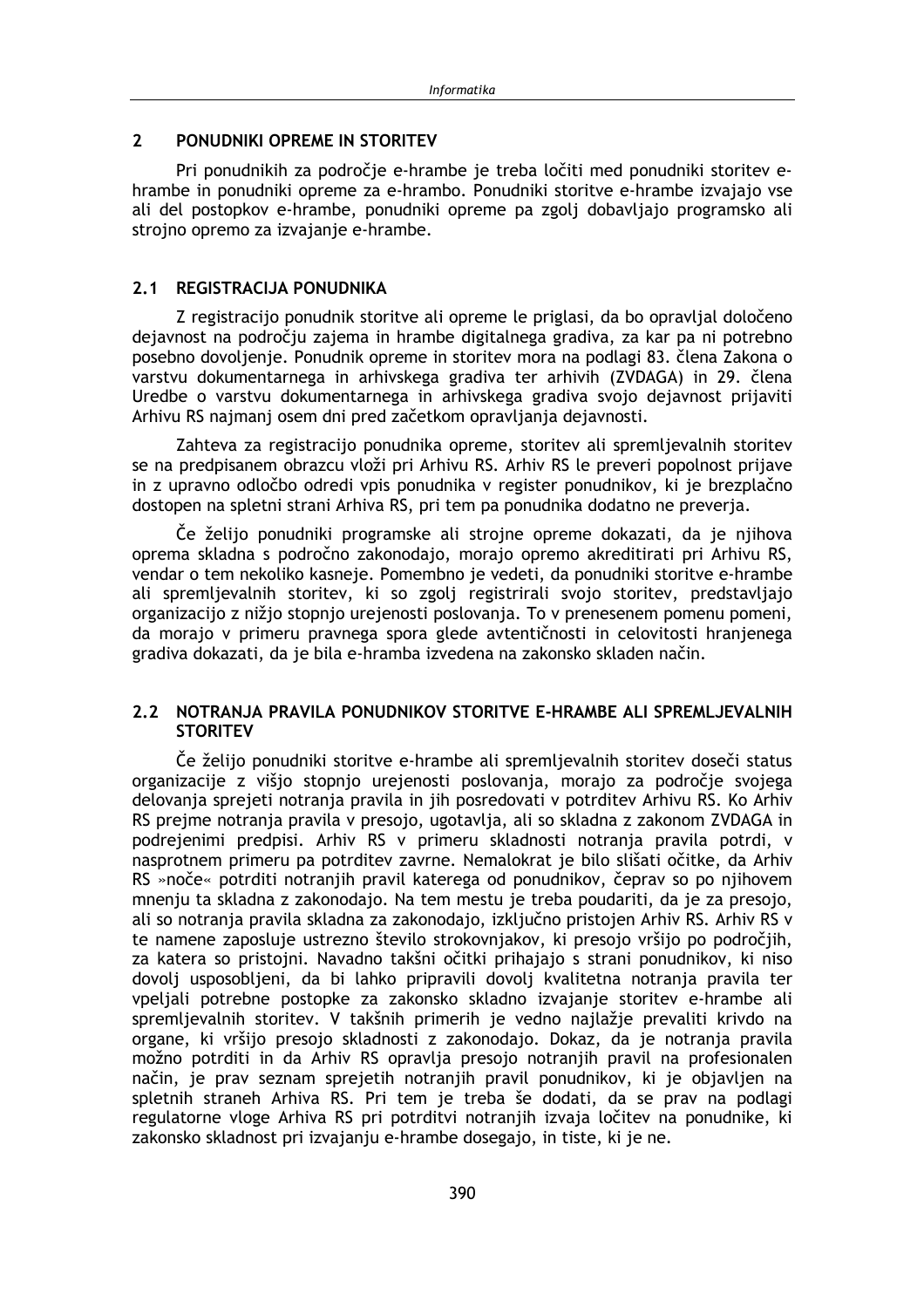Ponudnik z višjo stopnjo organiziranosti torej zagotavlja zakonsko skladno izvajanje storitve e-hrambe ali spremljevalne storitve. V primeru pravnega spora glede avtentičnosti in celovitosti hranjenega gradiva ponudniku ni treba dokazovati, da je bila e-hramba izvedena na zakonsko skladen način, saj se gradivu, ki ga hranj takšen ponudnik, avtentičnost in celovitost prizna že na podlagi zakona. Vendar je treba opozoriti, da se v primeru, ko obstaja utemeljen dvom, da ponudnik e-hrambe ali spremljevalnih storitev storitve ni izvajal skladno s postopki iz svojih notranjih pravil, prav tako vrši dokazovalni postopek, da je bila e-hramba ali spremljevalna storitev izvedena na zakonsko skladen način.

#### 2.3 AKREDITACIJA PROGRAMSKE IN STROJNE OPREME

Za pravilno izvajanje zajema in hrambe digitalnega gradiva se zahteva, da subjekti ali ponudniki e-hrambe in spremljevalnih storitev uporabljajo tako strojno kot tudi programsko opremo, ki zadostuje zahtevam zakonodaje. Ponudniki, ki dobavljajo katero od vrst te opreme, lahko zakonsko skladnost programske ali strojne opreme dokazujejo z akreditacijo. Tako mora ponudnik opreme v akreditacijskem postopku predstavnikom Arhiva RS in z njihove strani pooblaščenim preizkušenim revizorjem informacijskih sistemov dokazati, da je oprema, ki jo ponuja, skladna z zakonodajo. Preverjanje se vrši na podlagi ustreznega kontrolnega seznama. Tako so zahteve zakonodaje za programsko opremo zbrane v Kontrolnem seznamu za preverianie usklajenosti programske opreme z ZVDAGA (KSpSW, različica 1.1), za strojno opremo pa v Kontrolnem seznamu za preverjanje skladnosti strojne opreme z ZVDAGA (KSpHW, različica 1.0). Oba seznama sta objavljena na spletnih straneh Arhiva RS.

V primeru izpolnitve vseh zakonskih zahtev Arhiv RS ponudniku programske ali stroine opreme podeli akreditacijo za obdobie enega leta. Ponudnik mora akreditacijo vsakoletno obnavljati, saj v nasprotnem primeru akreditacija poteče. V te namene predstavniki Arhiva RS in z nijhove strani pooblaščeni preizkušeni revizorij informacijskih sistemov enkrat letno preverijo, ali ponudnik dobavlja opremo, ki je skladna z ZVDAGA in zahtevami s področia arhivske dejavnosti ter pravili stroke. V primeru izpolnjevanja vseh pogojev se akreditacija opreme podaljša.

Subjekti naj ne nasedajo izjavam ponudnikov opreme, da je z nakupom akreditirane opreme zagotovljena zakonska skladnost zajema ali hrambe. Subjekt ali ponudnik e-hrambe oziroma spremljevalnih storitev, ki uporablja akreditirano programsko in akreditirano strojno opremo, ima zagotovljeno le, da mu ta oprema omogoča zakonsko skladno izvajanje tistih postopkov, ki jih pri izvajanju zajema ali hrambe vrši ta oprema. Omenjeno še zdaleč ne pomeni, da akreditirana oprema zagotavlja zakonsko skladen način izvajanja zajema ali hrambe. Pri tem je treba namreč upoštevati še zelo veliko drugih dejavnikov, ki jih zahteva zakonodaja. Tako mora vsa oprema biti nameščena v primernih prostorih, ustrezno varovana pred fizičnim in logičnim dostopom nepooblaščenih oseb, pred požarom, izlitjem vode, ustrezno nadzorovana s strani pooblaščenih oseb, ki morajo biti ustrezno usposobljeni, zagotavljati mora ustrezno dostopnost do gradiva, biti varovana pred računalniškimi vdori in napadi računalniških virusov itn. Nadaljevali bi lahko z vsemi zahtevami, ki jih za zakonsko skladnost moramo opredeliti z notranjimi pravili. Pri tem ne smemo pozabiti, da je pravilen način izvajanja zajema ali hrambe vedno daleč najbolj odvisen od pooblaščenega osebja, ki pri tem izvaja ustrezne organizacijske ukrepe, tehnološki ukrepi, ki se izvajajo z akreditirano programsko in akreditirano strojno opremo, pa so jim pri tem le v pomoč.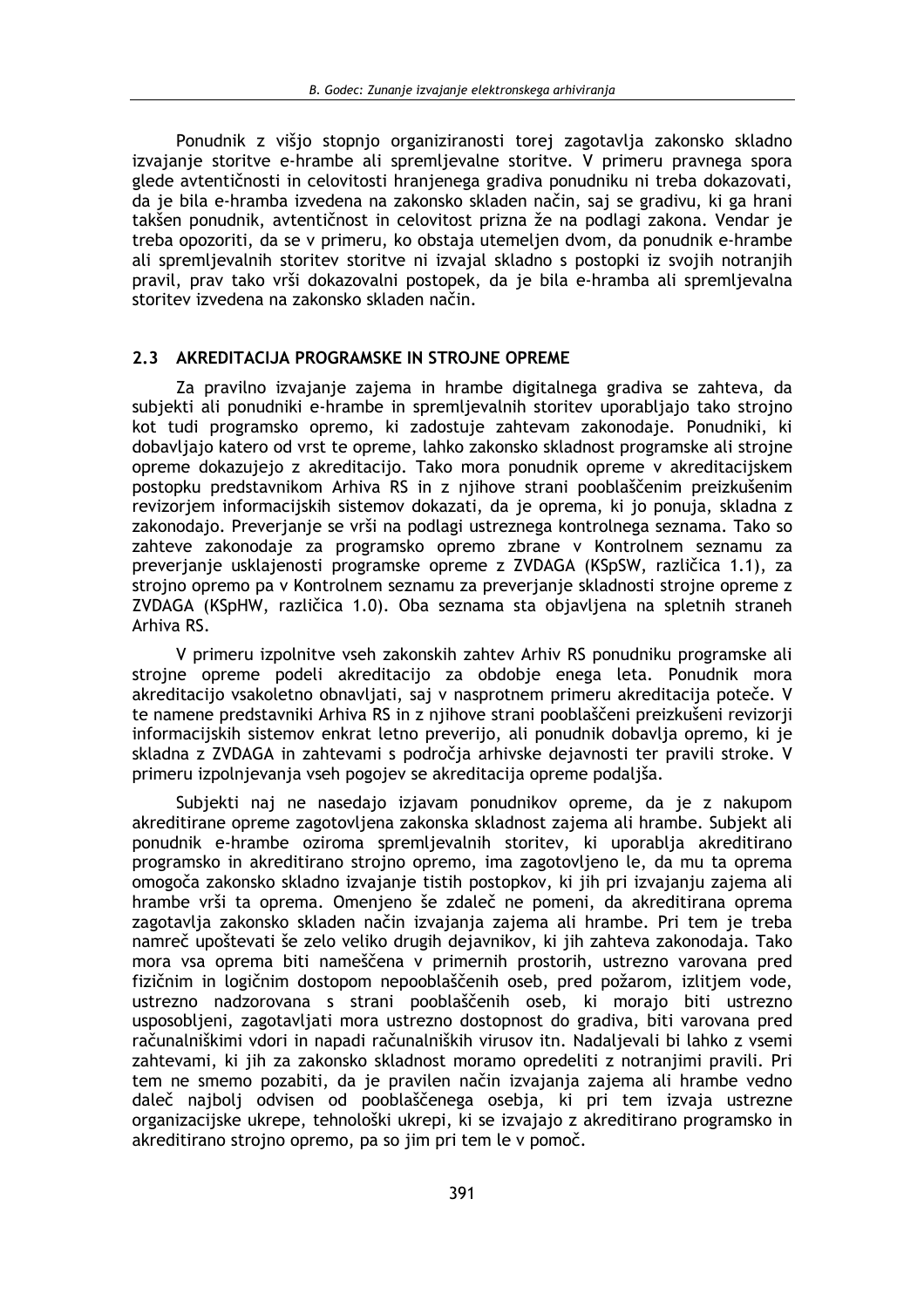Pri programski opremi pa mora biti naročnik pozoren tudi na to, za katero področje je predmetna programska oprema akreditirana. Akreditirana programska oprema lahko podpira posamezne funkcionalnosti pri postopkih e-hrambe in postopkih spremlievalnih storitev in sicer:

- $\mathsf{A}$ Infrastrukturna programska oprema: zajema sistemsko programsko opremo in sistem za upravljanje podatkovne baze.
- Podpora posameznim funkcionalnostim pri postopkih e-hrambe in podpora B. spremljevalnih storitev, v kateri so zajeti:
- Upravljanje dokumentarnega gradiva v fizični obliki, B.a
- B.b Zajem in pretvorba izvorne analogne v digitalno obliko,
- B.c Množični zajem (enkratno dejanje za večje sklope) in podpora hrambe istovrstnega gradiva (en rok hrambe, en klasifikacijski znak),
- B.d Podpora trajne hrambe za gradivo, ki se ne spreminja (read only),
- B.e Podpora e-hrambe.
- $\mathsf{C}$ Podpora celotnemu postopku upravljanja gradiva v digitalni obliki (arhivsko in dokumentarno gradivo).

Za primer navedimo, da programska oprema, akreditirana za podporo trajne hrambe gradiva, ki se ne spreminja (read only), ne omogoča e-hrambe gradiva, ki se lahko nadzorovano spreminja (npr. format XML). Takšna oprema torei ne zagotavlia hrambe gradiva, ki je izvirno nastalo v digitalni obliki, kar je treba pri implementaciji in izvajanju postopkov zajema in hrambe tudi dejansko upoštevati. V tem primeru se mora subjekt zavedati, da bo z naročeno akreditirano programsko opremo rešil le hrambo tistega digitalnega gradiva, ki se ne spreminja. Po drugi strani pa izvirno nastalo digitalno gradivo, ki je v formatih XML, ODF, open XML (MS Office 2007), Auto CAD itn., v primeru zakonsko skladne hrambe omogoča nadzorovano spreminjanje oziroma dopolnjevanje obstoječih dokumentov in izdajo v novi verziji. Ponudniki, ki ponujajo le »read only« opremo, bodo seveda trdili, da se hranjeno gradivo tako ne sme spreminiati, kar je le delna resnica, saj se vsako gradivo lahko dopolni in izda ter hrani v novi verziji. Poglejmo stvari še z drugega zornega kota. Danes vso gradivo izvirno nastane v digitalni obliki, se nato natisne na papir, potrdi, podpiše in pošlje naslovniku. Tam se s pomočjo skenerja zajame in pretvori v »read only« digitalno obliko, ki ne omogoča dodatnih sprememb gradiva, torej se hrani le slika tega dokumenta. V dokaj bližnij prihodnosti bo ta vmesna faza dokumentnega toka, ki se trenutno večinoma vrši na papirnih dokumentih, vedno bolj izgubljala svoj primat, saj se bo večina gradiva med subjekti izmenjevala v digitalni obliki. Hkrati je pri subjektih vedno bolj prisotno e-poslovanje, kjer vso gradivo izvirno nastaja in se tudi izmenjuje v digitalni obliki (npr. eDMS, ERP, CRM, e-bančništvo, e-VEM, e-računi, moja.posta.si itn.), zato ga je v takšni obliki potrebno tudi hraniti. Seveda obstaja možnost, da se to gradivo pred hrambo pretvori v »read only« obliko, vendar sama pretvorba pomeni dodatne stroške. Hkrati je treba upoštevati tudi to, da je v »read only« obliko pretvorjeno gradivo slabše kvalitete in zaseda več pomnilniške kapacitete kot izvirno digitalno gradivo, kar pomeni tudi večji strošek hrambe. Hkrati proces pretvorbe v »read only« obliko po nepotrebnem zelo obremenjuje informaciiski sistem, sai je z vidika procesorske obremenitve zelo potraten. Najbolj kritična pa je izguba osnovne funkcionalnosti izvirnega digitalnega gradiva, saj se s takšno pretvorbo izgubi nadaljnja možnost izvajanja nadzorovanih sprememb in dopolnitev tega gradiva. Kakršnakoli pretvorba »read only« oblike v obliko, ki se lahko spreminja, se izvaja z zahtevnimi in dragimi OCR postopki, pri katerih pa obstaja tudi možnost napak pri pretvorbi. Zelo poenostavljen primer glede gradiva, ki se spreminja, je iz vsakodnevnega pisarniškega poslovanja, kjer uporabnik zaradi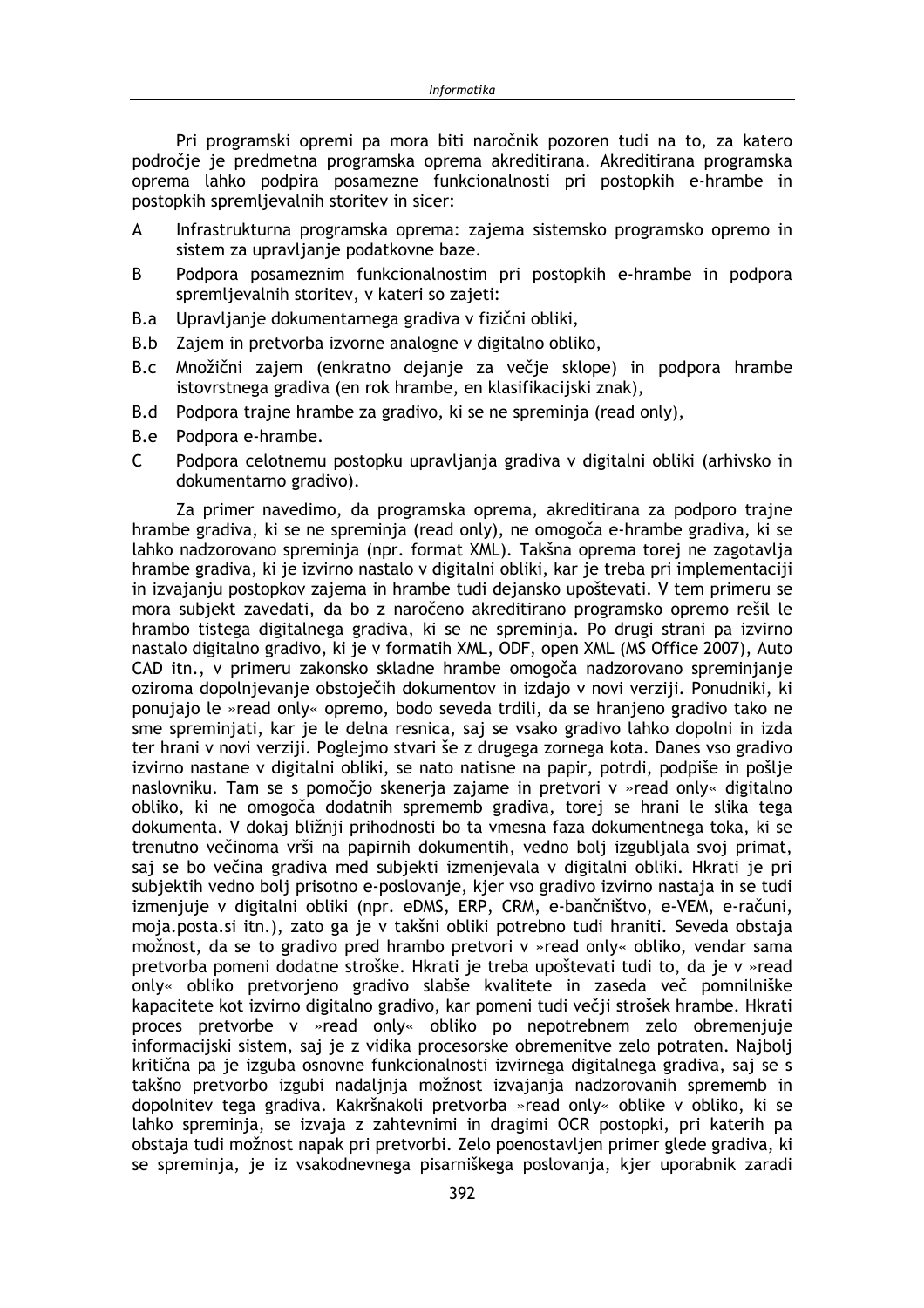potreb po dopolnitvah novo verzijo dokumenta (npr. odločbe) tvori na podlagi predhodne verzije obstoječega dokumenta, saj je večina vsebine praktično identična, vsa ostala vsebina pa se le prilagodi na dejanski primer.

## 2.4 AKREDITACIJA STORITVE HRAMBE ALI SPREMLJEVALNE STORITVE

Akreditacija storitve hrambe ali spremljevalne storitve pomeni najvišjo stopnjo zakonske skladnosti. Ponudnik, ki želi pristopiti k akreditaciji storitve, mora predhodno izpolniti vse do sedaj navedene pogoje. Tako mora storitev e-hrambe ali spremljevalne storitve registrirati, mora imeti sprejeta in pri Arhivu RS potrjena notranja pravila za področje izvajanja storitve, uporabljati mora ustrezno akreditirano strojno opremo ter uporabljati programsko opremo, ki je akreditirana za vsa področia, ki jih s storitvijo zagotavlja.

V akreditacijskem postopku mora ponudnik storitve hrambe ali spremljevalne storitve predstavnikom Arhiva RS in z njihove strani pooblaščenim preizkušenim revizorjem informacijskih sistemov dokazati, da storitve izvaja skladno s postopki, ki jih je opredelil z notranjimi pravili, ki jih je potrdil Arhiv RS. Preverjanje se vrši na lokaciji ponudnika na podlagi ustreznega kontrolnega seznama. Pri tem se razen samega načina izvajanja storitve e-hrambe dejansko preverja tudi resničnost navedb ponudnika v notranjih pravilih glede načina namestitve programske in strojne opreme, lokacij, prostorov, fizično-tehničnega varovanja, informacijske varnosti itn.

Zahteve zakonodaje za akreditacijo storitve hrambe ali spremljevalne storitve so zbrane v Kontrolnem seznamu za potrievanje notranjih pravil in preverjanje njihovega izvajanja ter preverjanje izpolnjevanja pogojev za pridobitev akreditacije storitve v skladu z Zakonom o varstvu dokumentarnega in arhivskega gradiva ter arhivih, ki je objavljen na spletni strani Arhiva RS. Omenjeni kontrolni seznam služi tudi kot podlaga za samooceno ponudnika, ali e-hrambo oziroma spremljevalno storitev dejansko izvaja po postopkih, ki jih je zavedel v svojih notranjih pravilih. V nadalievaniu akreditaciiskega postopka posamezne kontrolne točke navedenega kontrolnega seznama služijo za dejansko preverjanje izvajanja e-hrambe ali spremlievalnih storitev, ki jo vršijo predstavniki Arhiva RS in z nijhove strani pooblaščeni preizkušeni revizorji informacijskih sistemov.

V primeru izpolnitve vseh zakonskih zahtev, Arhiv RS ponudniku storitve ehrambe ali spremljevalnih storitev podeli akreditacijo za obdobje enega leta. Ponudnik mora akreditacijo vsakoletno obnavljati, saj v nasprotnem primeru akreditacija poteče. V te namene predstavniki Arhiva RS in z njihove strani pooblaščeni preizkušeni revizorji informacijskih sistemov enkrat letno preverijo, ali ponudnik storitve izvaja skladno z ZVDAGA in zahtevami s področja arhivske dejavnosti ter pravili stroke. V primeru izpolnjevanja vseh pogojev se akreditacija storitve podaljša. Ponudnik, ki ima veljavno akreditirano storitev e-hrambe ali spremljevalne storitve, predstavlja organizacijo z najvišjo stopnjo organiziranosti. Ker ima potrjena notranja pravila, zagotavlja zakonsko skladno izvajanje storitve, hkrati pa pravilnost oziroma zakonsko skladnost izvajanja storitve vsakoletno preverijo predstavniki Arhiva RS in z njihove strani pooblaščeni preizkušeni revizorji informacijskih sistemov. V primeru pravnega spora glede avtentičnosti in celovitosti hranjenega gradiva ponudniku ni treba dokazovati, da je bila e-hramba izvedena na zakonsko skladen način. Gradivu, ki ga hrani ponudnik z veljavno akreditacijo storitve e-hrambe, se avtentičnost in celovitost prizna že na podlagi zakona, v primeru pravnega spora glede avtentičnosti in celovitosti gradiva pa ni potrebno preverjati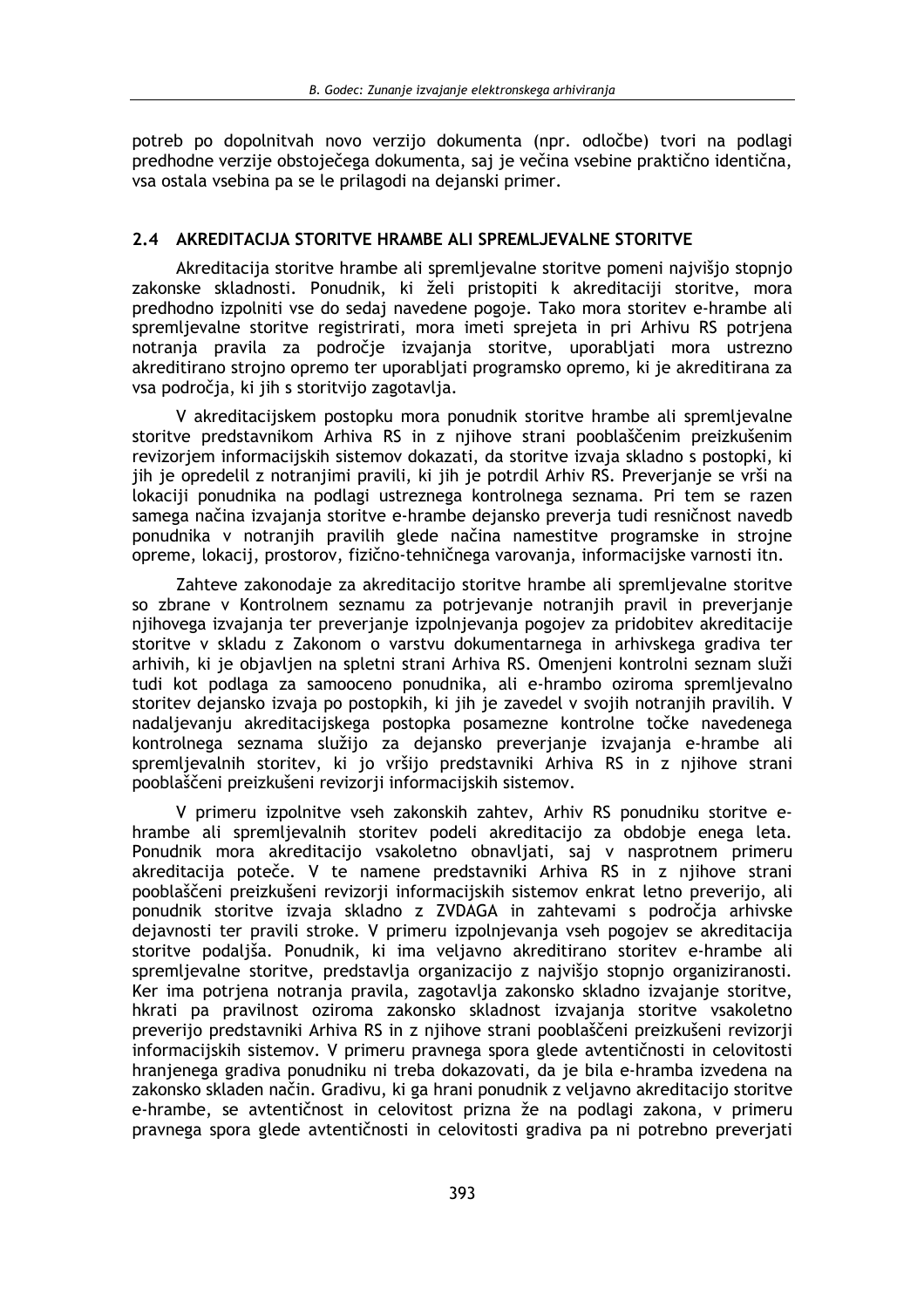pravilnosti izvajanja e-hrambe, saj to vsakoletno izvaja Arhiv RS, ki je regulator na področiu e-hrambe.

Slika v nadaljevanju na grafičen način prikazuje, da akreditacija storitve ehrambe ali spremljevalnih storitev zajema vse do sedaj naštete pogoje, zato predstavlja najvišji nivo ponudnika teh storitev.



Slika 1: Stopnja organiziranosti ponudnikov storitev e-hrambe ali spremljevalnih storitev

#### $\overline{\mathbf{3}}$ ZUNANJE IZVAJANJE STORITEV E-HRAMBE - DA ALI NE

Zunanje izvajanje storitev, ki je pri nas bolj znano pod tujko »outsourcing«, je v tujini dokaj uveljavljena praksa. V Sloveniji se mnogi poslovni in javnopravni subjekti le s težavo odločijo, da bodo katerega od svojih poslovnih procesov dalj v zunanje izvajanje, saj želijo večino teh opravljati sami. V primeru, ko so predmet zunanjega izvajanja storitev e-hrambe in spremljevalnih storitev, je lahko težava v tem, da dokumentarno gradivo mnogokrat vsebuje zaupne informacije o poslovanju subjekta, podatke o naročnikih, osebne podatke, podatke o zaposlenih in druge pomembne informacije, ki za subjekt predstavljajo poslovno skrivnost. Razkritje teh informacij predstavlja tveganje za poslovanje subjekta, zato jih le s težavo zaupajo ponudnikom storitev e-hrambe in spremljevalnih storitev.

V nadaljevanju so podana razmišljanja za posamezna pomembna področja, ki so zajeta pri izvajanju e-hrambe. Subjekt, ki bi želel e-hrambo samostojno izvajati, bi moral tako iz funkcionalnega kot iz stroškovnega vidika dobro razmisliti, ali lahko zadosti zahtevam zakonodaje ali pa je bolje, da izvajanje storitve e-hrambe zaupa za to usposobljenim kredibilnim ponudnikom.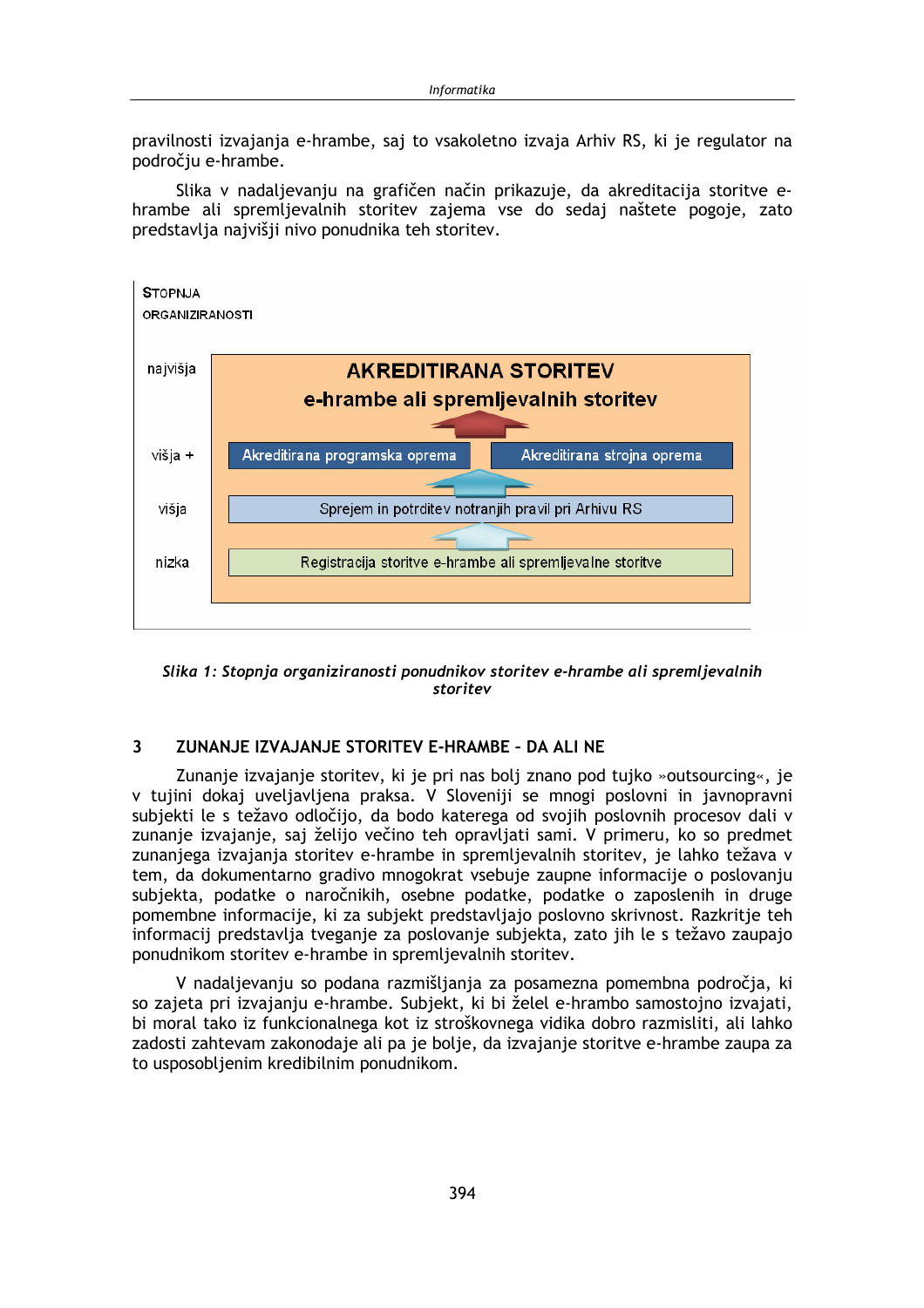## 3.1 PROGRAMSKA IN STROJNA OPREMA

Programska in strojna oprema predstavljata osnovo za izvajanje e-hrambe, vendar samostojno še zdaleč ne zagotavljata vsega potrebnega za njeno zakonsko skladnost.

Za nakup programske in strojne opreme se subjekti ne bi smelj odločati zgolj na podlagi cene, saj je pri tem smiselno upoštevati tudi razpoložljivo funkcionalnost te opreme ter možne načine in nivoje zagotavljanja avtentičnosti in celovitosti gradiva. Avtentičnost in celovitost se namreč zagotavlja s pravilno kombinacijo tehničnoorganizacijskih ukrepov. Pri tem je treba upoštevati dejstvo, da so ob šibkih tehničnih ukrepih potrebni močni organizacijski ukrepi in obratno. Subjekt, ki se torej odloči za programsko in strojno opremo, ki zagotavlja le osnovne varnostne mehanizme za zagotavljanje avtentičnosti, mora na račun cenejše opreme okrepiti organizacijske ukrepe, kar pa dodatno obremenjuje kadrovske vire subjekta in tako podraži stroške dela, hkrati pa se zaposleni po nepotrebnem ukvariajo z aktivnostmi. ki ne predstavljajo osnovne dejavnosti subjekta. Naročeno programsko in strojno opremo je treba ustrezno integrirati v obstoječ informacijski sistem subjekta in ga povezati z obstoječimi aplikacijami, ki generirajo digitalno gradivo. Ti postopki zahtevajo določeno strokovno usposobljenost informatikov, s katerimi subjekti mnogokrat ne razpolagajo, zato je treba najeti določene svetovalce, kar dodatno dviguie ceno uvedbe e-hrambe.

Zaradi tehnološkega napredka je programsko in strojno opremo nujno potrebno redno pregledovati, vzdrževati, posodabljati in dopolnjevati, da bo ta pravilno, zaneslijvo in varno delovala. Mnogokrat se pozablia, da vzdrževanje za obdobje enega leta v povprečju predstavlja nekaj manj kot petino nabavne cene opreme, kar pomeni, da ima v nekaj več kot petih letih subjekt podvojene stroške nabave opreme. Hkrati je treba upoštevati, da amortizacijska doba IT-opreme v povprečju znaša od tri do pet let in da je po tem obdobju praktično zastarela in jo je smiselno zamenjati z novo. Seveda to za e-hrambo pomeni dodatne stroške, ki jih na začetku mnogokrat pozabimo upoštevati.

## 3.2 PRIMERNI SISTEMSKI PROSTORI

Vso strojno in programsko opremo je treba umestiti v primerne sistemske prostore, ki zadostujejo pogojem »Enotnih tehnoloških zahtev«.

Fizično in tehnično varovanje teh prostorov predstavlja osnovni kontrolni mehanizem pri zagotavljanju varnosti hranjenega gradiva. Tako mora fizično varovanje zagotavljati ustrezno usposobljena varnostna služba, skladno s pomembnostjo in ranljivostjo hranjenega gradiva pa je treba opredeliti tudi varnostna območja. Tehnično varovanje se zagotavlja z različnimi kombinacijami senzorjev gibanja, video nadzora, vrati s kontrolo pristopa, ki za odpiranje zahtevajo ustrezno kombinacijo identifikacijske kartice in šifre, ali celo različne biometrične mehanizme.

Subjekt mora zagotoviti, da lahko do strojne in programske opreme za hrambo dostopajo le člani operativnega osebja, ki so pooblaščeni za vzdrževanje in upravlianje opreme za zagotavljanje e-hrambe. Hkrati je treba zagotoviti ustrezno protipožarno varovanje, ki se zagotavlja z javljalniki požara in protipožarnimi gasilnimi sistemi, ki morajo biti prilagojeni za IT sisteme, tako da ob uporabi ne ogrožajo hranjenega gradiva. Strojna in na njej nameščena programska oprema pravilno delujeta le v določenem temperaturnem območju, zato je treba poskrbeti za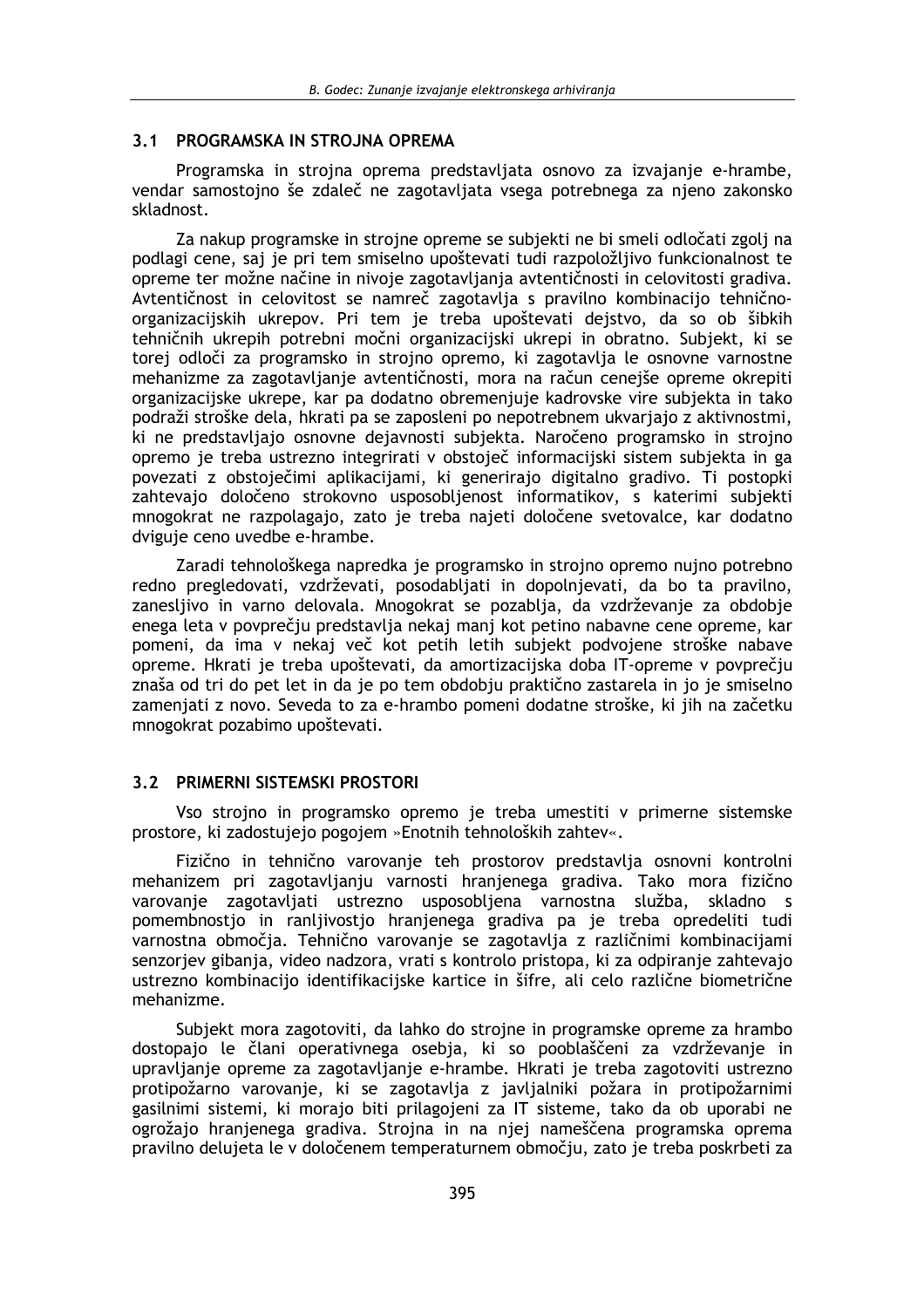ustrezno vzdrževanje delovne temperature. V te namene se uporabljajo napredni redundantni klimatski sistemi, ki morajo biti redno pregledovani in vzdrževani.

## 3.3 STROKOVNI KADER

Nikakor ne moremo mimo dejstva, da človeški faktor predstavlja zelo veliko tveganje pri izvajanju e-hrambe digitalnega gradiva. Seveda se da z naprednimi tehnološkimi in organizacijskimi ukrepi to tveganje omejiti na minimum, vendar človeškega faktorja ni možno nikoli popolnoma izključiti. Subjekt mora poskrbeti, da so člani operativnega osebja, ki delajo z dokumentarnim gradivom, ustrezno usposobljeni, ozaveščeni in tudi nadzorovani. Upoštevati je treba dejstvo, da operativno osebje prevzema veliko odgovornost glede varovanja poslovne skrivnosti, osebnih in tajnih podatkov, zavarovanja gradiva pred namernim in nenamernim uničenjem, potvorbami, zlorabami ter ostalimi možnimi zlonamernimi posegi nad hranjenim gradivom.

## 3.4 NOTRANJA PRAVILA ZA IZVAJANJE VARNE HRAMBE

Kot je že bilo omenjeno, mora po zakonodaji vsaka oseba, ki izvaja zajem in hrambo digitalnega gradiva, pripraviti in sprejeti notranja pravila, po katerih mora nato tudi izvajati in spremljati zajem in hrambo. Subjekti, ki se bodo odločili, da bodo storitve e-hrambe in spremljevalnih storitev najemali pri ponudnikih teh storitev, bodo kompleksnost priprave lastnih notranjih pravil zmanjšali na minimum. Zakonodaja daje največji poudarek ravno pri zajemu, pretvorbi ter hrambi gradiva. Če ta del e-hrambe namesto subjekta izvajajo ponudniki teh storitev, morajo zagotavljati zakonsko skladnost izvajanja e-hrambe. Pri tem je treba natančno razmejiti odgovornosti pri izvajanju e-hrambe, torej se dogovoriti glede tega, kdo je odgovoren za kateri del izvajanja e-hrambe. Iz tega razloga je zelo pomembno, da so subjekti pri sklepanju pravnega akta glede razmejitev odgovornosti zelo pozorni, kaj mora zagotavljati subjekt sam in kaj bo zagotavljal ponudnik.

Če ponudnik zagotavlja vse, kar se glede e-hrambe zahteva v zakonodaji, mora subjekt pri sebi urediti le upravljanje gradiva in pripravo na hrambo, glede ostalih potrebnih aktivnosti za zakonsko skladno izvajanje e-hrambe pa se sklicuje na ponudnika oziroma njegove odgovornosti v sklenjenem pravnem poslu. V osnovi mora subjekt pripraviti klasifikacijski in signirni načrt ter pripraviti akt, ki opredeljuje pisarniško poslovanje, v katerem natančno opiše tiste postopke izvajanja e-hrambe, ki jih bo izvajal sam. Priprava gradiva za e-hrambo navadno zajema opremljanje gradiva z določenimi metapodatki, ki so potrebni za pravilno izvajanje e-hrambe. Treba je omeniti, da navedeno predstavlja zelo poenostavljen primer, ki je v praksi bolj kompleksen, vendar še zdaleč ne tako, kot če bi subjekt moral pripraviti notranja pravila za celotno področje e-hrambe.

V primeru najema storitev e-hrambe in spremljevalnih storitev pri ponudnikih teh storitev je priporočljivo, da subjekt pristopi k pripravi tistega dela notranjih pravil, katerega področja bo zagotavljal ponudnik storitve, šele po sklenitvi pravnega posla, saj se bo v svojih notranjih pravilih glede teh področij skliceval na obveznosti ponudnika, ki so bile določene v okviru pravnega posla med subjektom in ponudnikom.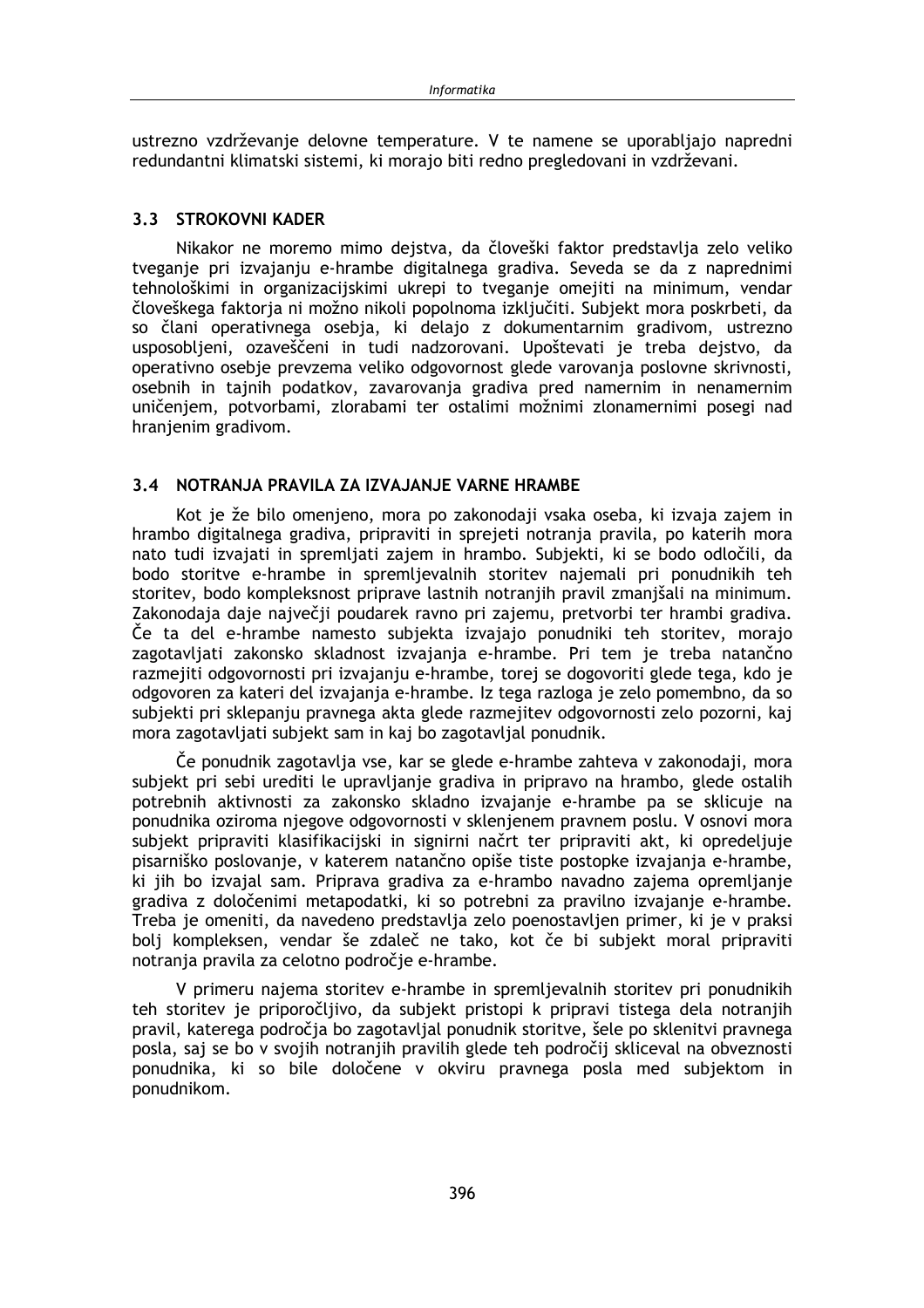## 3.5 NEPREKINJENO POSLOVANJE IN OKREVANJE PO KATASTROFI PRI E-HRAMBI

Po zakonodaji mora vsaka oseba, ki izvaja e-hrambo digitalnega gradiva, razen ostalega imeti implementiran tudi načrt neprekinjenega poslovanja in okrevanja po katastrofi. Implementacija, upravljanje in vzdrževanje sistemov, ki na tehnološki način zagotavljajo neprekinjeno poslovanje in okrevanje po katastrofi, kakor tudi priprava in izvajanje načrta so kompleksni, zahtevajo precej znanja in aktivnosti operativnega osebja in hkrati tudi precej stanejo. Tako je tudi s tega vidika priporočljivo, da subjekti storitve e-hrambe raje zaupajo kredibilnim in za to usposobljenim ponudnikom teh storitev. Zaradi kompleksnosti zagotavljanja neprekinjenega poslovanja in okrevanja po katastrofi, je v nadaljevanju področje obravnavano z vidika, ko se ti postopki izvajajo s strani ponudnikov storitve ehrambe. Kadar subjekt sam izvaja vse postopke e-hrambe, mora prav tako imeti pripravljen načrt neprekinjenega poslovanja, ki ga mora tudi dejansko izvajati v praksi. Zahteve subjekta glede neprekinjenega poslovanja morajo biti smiselno prilagojene glede na pomembnost in ranljivost hranjenega gradiva.

S stališča zagotavljanja storitve e-hrambe je treba poskrbeti, da je hranjeno digitalno gradivo subjektom vedno na razpolago, ko ga potrebujejo. Da bi zadostili strogim zahtevam subjektov, morajo ponudniki vzpostaviti takšen sistem e-hrambe, ki zagotavlja neprekinjeno dostopnost do digitalnega gradiva, ki v nobenem primeru ne sme biti podvrženo prekinitvam zaradi nedelovanja tehnologije. To lahko zagotovijo le, če na ustrezen način vzpostavijo sistem neprekinjenega poslovanja, ki mora biti po zakonodaji dodatno podprt tudi s primernim načinom okrevanja po katastrofi.

Ustrezna kombinacija tehničnih in organizacijskih ukrepov zagotavlja tako neprekinjeno poslovanje kot tudi okrevanje po katastrofi. Bolj dovršeni tehnični ukrepi imajo za posledico manj intenzivne organizacijske ukrepe in obratno. Napredni tehnični ukrepi po eni strani omogočajo manišo možnost izpada storitve zagotavljanja e-hrambe zaradi nedelovanja tehnologije in tudi precej krajši čas vzpostavitve predhodnega stanja, po drugi strani pa predstavljajo visok strošek, zato je treba pri njihovem načrtovanju upoštevati še namen in pomembnost zagotavljanja neprekinjenega poslovanja in okrevanja po katastrofi. Navedeno je vodilo, da je pred implementacijo treba analizirati in opredeliti pravilno uravnoteženost med potrebnimi tehničnimi in organizacijskimi ukrepi. Pa vendar, kadar ponudnik zagotavlja hrambo digitalnega gradiva, ki vsebuje pomembne informacije, pogodbene ureditve, analize, poslovne izide, projekte, znanje, finančne izkaze in ostale podatke, ki jih subjekti nujno potrebujejo za svoje vsakodnevno poslovanje, je treba zagotoviti najvišje nivoje zagotavljanja neprekinjenega poslovanja in okrevanja po katastrofi, ki jih je možno podpreti le z najnaprednejšo tehnologijo in zanesljivimi organizacijskimi ukrepi.

## 3.5.1 INFRASTRUKTURA. KI OMOGOČA NEPREKINJENO POSLOVANJE

Kot je že bilo večkrat omenjeno, infrastrukture storitve e-hrambe ne predstavljata zgolj ustrezna programska in strojna oprema, pač pa je treba zagotoviti tudi varne sistemske prostore, sisteme za zagotavljanje neprekinjenega napajanja, izvajanje fizične in tehnične varnosti, protipožarne varnosti, zagotavljanje delovne temperature opreme in druge sisteme, ki znižujejo tveganja glede dostopnosti do digitalnega gradiva na minimum.

S stališča neprekinjenega poslovanja in okrevanja po katastrofi je treba upoštevati, da zaradi vedno večje kompleksnosti informacijskih sistemov posledično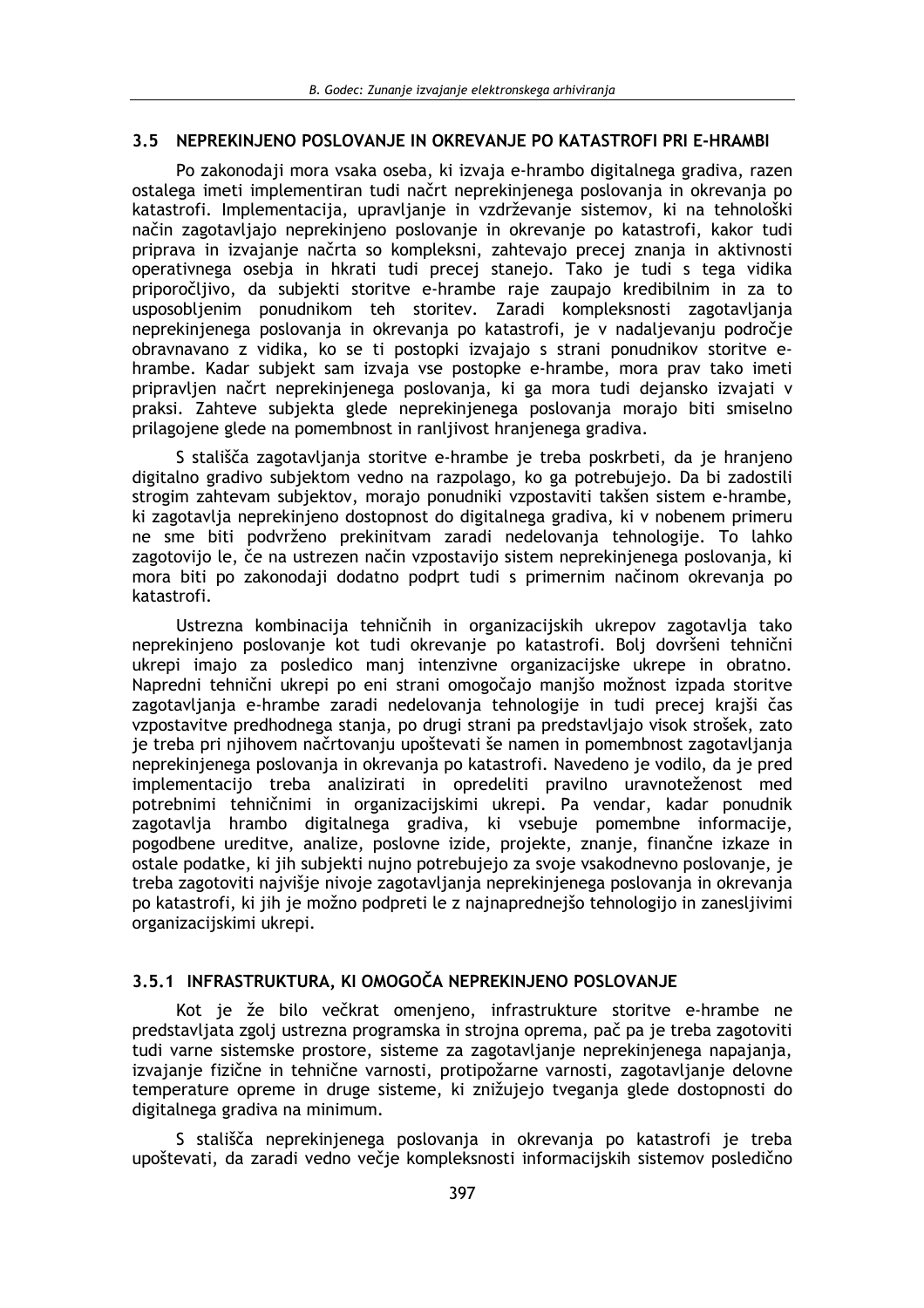prihaja do več težav, ki izhajajo iz osnovne infrastrukture, ki bi morala zagotavljati fizično varnost in optimalne pogoje za delovanje IT-infrastrukture. Običajno gre za napake v delovanju opreme in podpornih sistemov, kot so okoliski pogoji, energetski izpadi ipd. Ne glede na to, da se večje nesreče, kot so potres, poplava, požar ipd., pojavljajo redkeje, pa zaradi možnih katastrofalnih posledic zahtevajo še posebno skrbno načrtovanje in doslednost pri kontrolah in testih. Neprekinjeno poslovanje in okrevanje po katastrofi je praviloma osredotočeno na osnovno IT-infrastrukturo, vzporedno pa je treba zagotoviti tudi rezervni prostor za delo, komunikacije, prevoz, nujna finančna sredstva itn. Pri načrtovanju lokacij, kjer je nameščena strojna in programska oprema za zagotavljanje e-hrambe, je priporočljivo upoštevati, da se te nahajajo na območjih, ki jih najmanj ogrožajo potresi, poplave, požari in ostale naravne nesreče. Kljub temu, da zakonodaja za dolgoročno hrambo in arhivsko gradivo predpisuje, da mora biti rezervna lokacija, kjer se izvajajo varnostne kopije gradiva, najmanj 50 km oddaljena od glavne lokacije, je pri načrtovanju rezervne lokacije treba upoštevati, da se ne nahaja na istem potresnem ali poplavnem območju kot glavna lokacija.

Z ustreznim načrtovanjem sistemskih prostorov lahko izpolnimo več kriterijev za uspešno neprekinieno poslovanie. Priporočlijvo je, da se v te namene uporabijo varni podatkovni centri oz. varne celice, ki nudijo najvišjo stopnjo zaščite pred požarom, potresom, elektromagnetnimi vplivi, prahom, tekočinami, korozivnimi plini, vlomi in vandalizmom ter drugimi vplivi in posegi iz okolja. Gre za modularni, visokovarni sistemski prostor, ki je umeščen na ustrezni geografski lokaciji, ima ustrezno gradbeno ureditev, je fizično in tehnično varovan, omogoča zadostno oskrbo z električno energijo in ima vzpostavljene sisteme neprekinjenega napajanja, tehničnega hlajenja, protipožarne varnosti ter zaščite pred vdori vode. Vsi našteti gradniki varnega podatkovnega centra omogočajo zagotavljanje visokega nivoja kakovosti storitve e-hrambe in so zelo pomembni za zagotavljanje neprekinjenega poslovanja, saj ima lahko nedelovanje kateregakoli izmed njih celo večje posledice kot odpoved nekega elementa v IT-infrastrukturi.

Ko so zagotovljene ustrezne geografske lokacije in varni sistemski prostori, je treba zagotoviti tudi ustrezno programsko in strojno opremo. Z vidika zagotavljanja neprekinienega poslovania je priporočlijvo, da so vse aktivne komponente sistema za zagotavljanje e-hrambe najmanj podvojene in dimenzionirane tako, da preprečujejo enojno točko odpovedi. Priporočljivo je vzpostaviti vsaj dva aktivna sistema za zagotavljanje e-hrambe in jih umestiti na vsaj dveh geografsko ločenih lokacijah. Z ustrezno komunikacijsko povezljivostjo lahko takšen podvojen sistem, ne glede na geografsko razmejitev, deluje kot celota in subjektom hkrati zagotavlja storitev ehrambe z obeh lokacij. V primeru delne ali popolne odpovedi enega od sistemov lahko sistem na »preživeli« lokaciji subjektom nemoteno zagotavlja izvajanje storitve e-hrambe, zato takšen način zelo znižuje tveganje za popolni izpad storitve.

Ne glede na to, ali ponudnik z naprednimi tehnološkimi ukrepi zagotovi neprekinjeno poslovanje in s tem tudi stalno dobavo storitve e-hrambe, pa mora po zakonodaji v primeru dolgoročne hrambe dokumentarnega gradiva (več kot 5 let) ter arhivskega gradiva na več kot 50 km oddaljeni lokaciji hraniti še varnostne kopije vsega hranjenega digitalnega gradiva subjektov, za katere izvaja storitev. Varnostno kopiranje se lahko izvaja na različne načine. Pri najenostavnejšem se na primarni lokaciji gradivo prenese na ustrezne pomnilne medije, ki se nato z ustreznim transportom dostavijo na oddaljeno lokacijo, kjer se hranijo v ustreznih prostorih. Takšen način je seveda najcenejši, hkrati pa tudi daleč najmanj varen in najmanj priporočliiv, saj je hranjeno digitalno gradivo v tem primeru najbolj ranljivo tako glede človeške napake in dostopnosti do podatkov kot tudi glede izgube gradiva.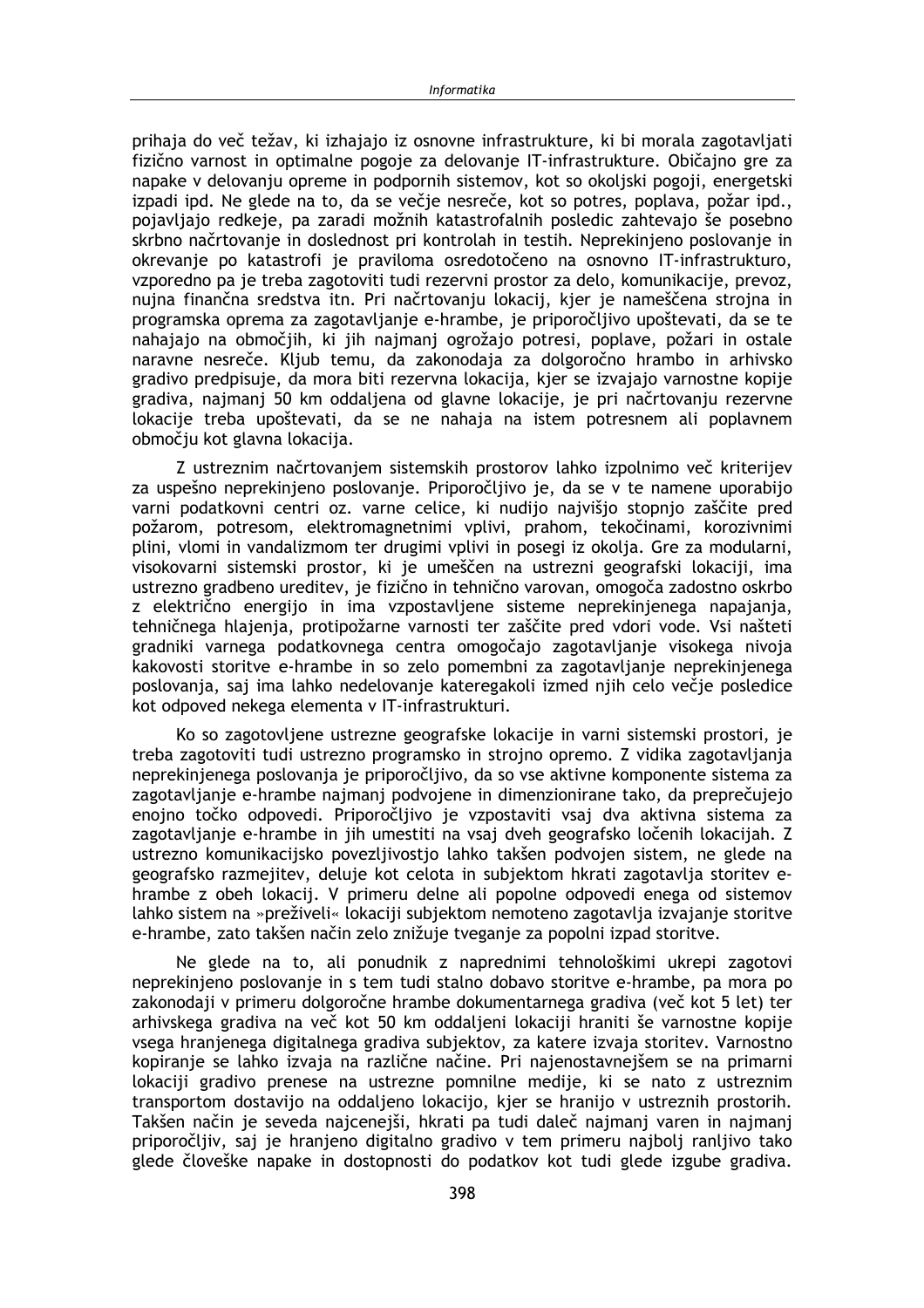Napredni ponudniki so implementirali napreden in mnogo varnejši sistem, ki je s primarnimi lokacijami komunikacijsko povezan in tako omogoča samodejno izvajanje varnostnih kopij, kjer izvajanje ni odvisno od aktivnosti osebja. Hkrati sistem sproti preveria zmožnost reprodukcije digitalnih varnostnih kopij. Podatki (gradivo) na varnostnih kopijah so kriptirani, tako da so zavarovani tako pri komunikacijskem prenosu kot pri hrambi. Reprodukcija z varnostnih kopij se lahko izvede neposredno z rezervne lokacije, zato je tudi bistveno hitrejša.

## 3.5.2 NAČRT NEPREKINJENEGA POSLOVANJA

Zagotavljanje storitve e-hrambe je zelo povezano z delovanjem IT-opreme, zato je njeno hitro okrevanje zelo pomembno. Razen dobro načrtovane tehnologije pripomore k ponovni vzpostavitvi predhodnega stanja tudi dobro pripravljen načrt neprekinjenega poslovanja. Pri pripravi takšnega načrta je treba upoštevati, da subjekti pričakujejo neprekinjen dostop do gradiva, zato je izpad delovanja ITtehnologije ponudnika e-hrambe popolnoma nesprejemljiv.

Priporočljivo je, da se pri pripravi načrta neprekinjenega poslovanja upoštevajo smernice standarda BS 25999. V načrtu neprekinjenega poslovanja mora biti natančno določeno, kdo je odgovoren za preverjanje in preizkušanje načrta, za njegovo vzdrževanje in posodabljanje ter izobraževanje in usposabljanje vključenih oseb. Za področje e-hrambe je treba opredeliti tudi zagotavljanje celovitosti digitalnih dokumentov pri prenosu prek komunikacijskih povezav in v sistemu ehrambe. Opredeliti je treba tudi tehnološke načine, s katerimi se zagotavljata zaupnost in trajnost hranjenega digitalnega gradiva, ter načine, ki zagotavljajo razpoložljivost in dostopnost same storitve e-hrambe. V načrtu morajo biti opredeljene primarne in rezervne lokacije, natančno in po imenih mora biti opredelieno tudi osebie za izvajanje načrta ter natančno definirane vloge ter pooblastila sodelujočih posameznikov. Načrt mora prav tako vsebovati ažuren seznam vse aplikativne in sistemske opreme, ki je potrebna za zagotavljanje storitve. Treba je definirati različne situacije, ki se pojavijo ob nastopu nizke, srednje ali visoke stopnie kritičnosti ter v primeru potrebe okrevania po katastrofi. Razen dobro pripravljene strategije je priporočljivo pripraviti različne scenarije za vzpostavitev predhodnega stania, ki so odvisni od stopnie kritičnosti nastale situacije. Hkrati je treba opredeliti organizacijske in operativne postopke, ki zagotavljajo povrnitev sistemov in podatkov ter njihovo kontrolo obnove. Načrt mora vsebovati tudi seznam vseh v načrtu sodelujočih oseb z vsemi njihovimi kontaktnimi podatki (telefonska številka, elektronski naslov ...), da so ob nastopu izrednih dogodkov uspešno obveščeni in vpoklicani k izvajanju načrta.

## 3.6 IZBIRA PONUDNIKA

Subjekt, ki se je zaradi kompleksnosti izvajanja e-hrambe digitalnega gradiva odločil, da tega sam ne bo izvajal, lahko e-hrambo zaupa ponudniku storitev.

Pravilna izbira ponudnika je vedno najtežja. Najpogostejša napaka pri izbiri ponudnika je, da je odločitev mnogokrat bolj odvisna od cene kot od kakovosti storitve. Pred zaupanjem hrambe digitalnega gradiva v zunanje izvajanje je priporočljivo pri ponudniku predhodno preveriti način izvajanja hrambe, opremo in prostore za hrambo gradiva, načine zagotavljanja avtentičnosti in celovitosti, postopke omejevanja dostopa nepooblaščenih oseb, varnostne mehanizme in ukrepe za zavarovanje gradiva, požarno varnost, načine zagotavljanja varnostnih kopij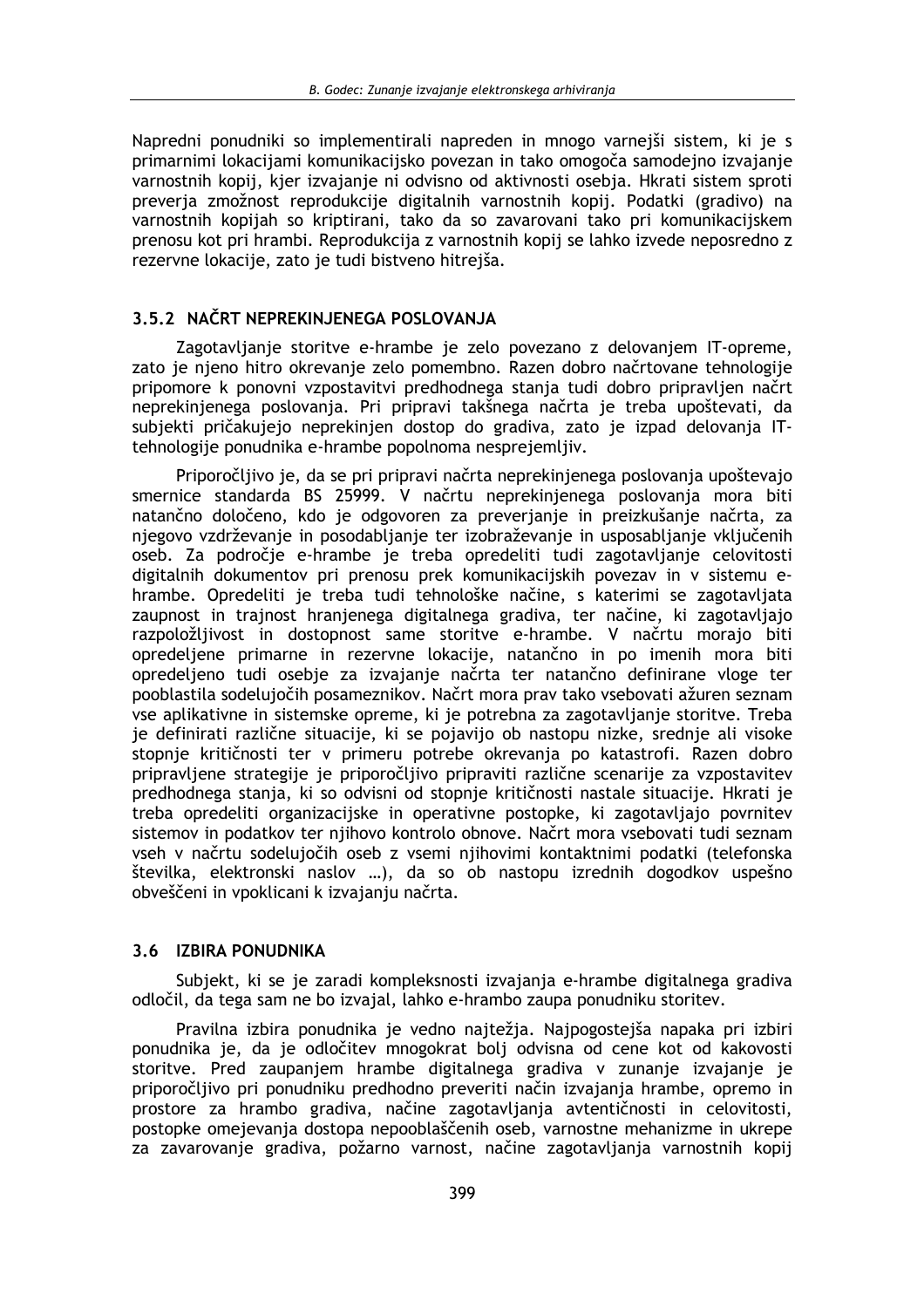gradiva, hkrati pa pridobiti tudi informacijo o strokovni usposoblienosti oseb, ki bodo upravljali z gradivom subjekta.

Odločitev za ponudnika, ki ponuja opremo in storitve s šibkimi mehanizmi zagotavljanja varnosti, avtentičnosti in celovitosti, ki komaj zagotavljajo zakonsko skladnost (ali pa tudi ne), je lahko poceni, vendar je skoraj zagotovo zelo tvegana izbira. Ponudnik mora uporabljati najnaprednejšo tehnologijo za zagotavljanje varnosti, avtentičnosti in celovitosti, izkazovati finančno stabilnost ter kadrovsko usposobljenost in biti mora zaupanja vreden. Zavedati se je treba posledic, ki nastanejo, če se za gradivo ves čas hrambe ne zagotavljajo avtentičnost, trajnost, nespremenljivost, uporabnost vsebine in zmožnost reprodukcije, dostopnost le pooblaščenih uporabnikov, zavarovanje pred izgubo itn. Uporabnikom, ki slabo poznajo področje e-hrambe digitalnega gradiva, nekateri ponudniki na začetku ponudijo le osnovne storitve. Bolj ko se uporabniki spoznavajo s tem področjem, več dodatnih storitev zahtevajo od teh ponudnikov, zato je storitev mnogo dražia, kot je bila uporabniku na začetku predstavljena.

Nekateri ponudniki programske in strojne opreme mnogokrat zavajajo subjekte, da imajo z nakupom njihove opreme zagotovljeno pravno veljavo hranjenega digitalnega gradiva. Ponovno je treba opozoriti, da sta akreditirana programska in akreditirana strojna oprema le osnova za izvajanje e-hrambe, za zakonsko skladnost pa mora subjekt zadostiti še vsem ostalim zahtevam, ki jih predpisuje zakonodaja.

Minimalno, kar morajo subjekti zahtevati od ponudnika storitev e-hrambe digitalnega gradiva, je, da ima sprejeta in pri Arhivu RS potrjena notranja pravila za izvajanje e-hrambe. Seznam takšnih ponudnikov je trenutno še dokaj kratek, je povezavi http://www.gov.si/aplikacije/arhiv/earhobjavljen pa na registri/notranjaPravilaPregled.php.

Zakonsko skladno izvajanje e-hrambe je pri ponudniku, ki je storitev e-hrambe akreditiral pri Arhivu RS, najmanj enkrat letno preverjeno s strani Arhiva RS. Akreditacija storitve e-hrambe je sicer pogoj za hrambo digitalnega gradiva javnopravnih oseb, vendar predstavlja izbira takšnega ponudnika tudi za poslovni subjekt najmaniše tveganje. Na podlagi navedenega predstavlja ponudnik, ki je storitev e-hrambe akreditiral pri Arhivu RS, kredibilno izbiro za zunanje izvajanje ehrambe, ki celovito zagotavlja zakonsko skladnost.

#### **E-ARHIV POŠTE SLOVENIJE**  $\overline{\mathbf{4}}$

V nadaljevanju je opisan način izvajanja storitve e-hrambe, ki ga zagotavlja ponudnik Pošta Slovenije, katerega predstavnik je avtor tega prispevka.

## 4.1 NOTRANJA PRAVILA PONUDNIKA E-HRAMBE

Pošta Slovenije je kot ponudnik varne hrambe dokumentarnega in arhivskega gradiva v digitalni obliki sprejela notranja pravila za izvajanje e-hrambe, ki jih je Arhiv RS tudi potrdil in vpisal v register sprejetih notranjih pravil pod ref. št. 0022/2007. E-hrambo izvaja v skladu s potrjenimi notranjimi pravili, zato se hranjenemu gradivu prizna enakost z izvirnim gradivom (avtentičnost) na podlagi zakona (31. člen ZVDAGA). Za zagotavljanje storitve e-hrambe uporablja akreditirano programsko in strojno opremo, hkrati pa je tudi v postopku akreditacije storitve.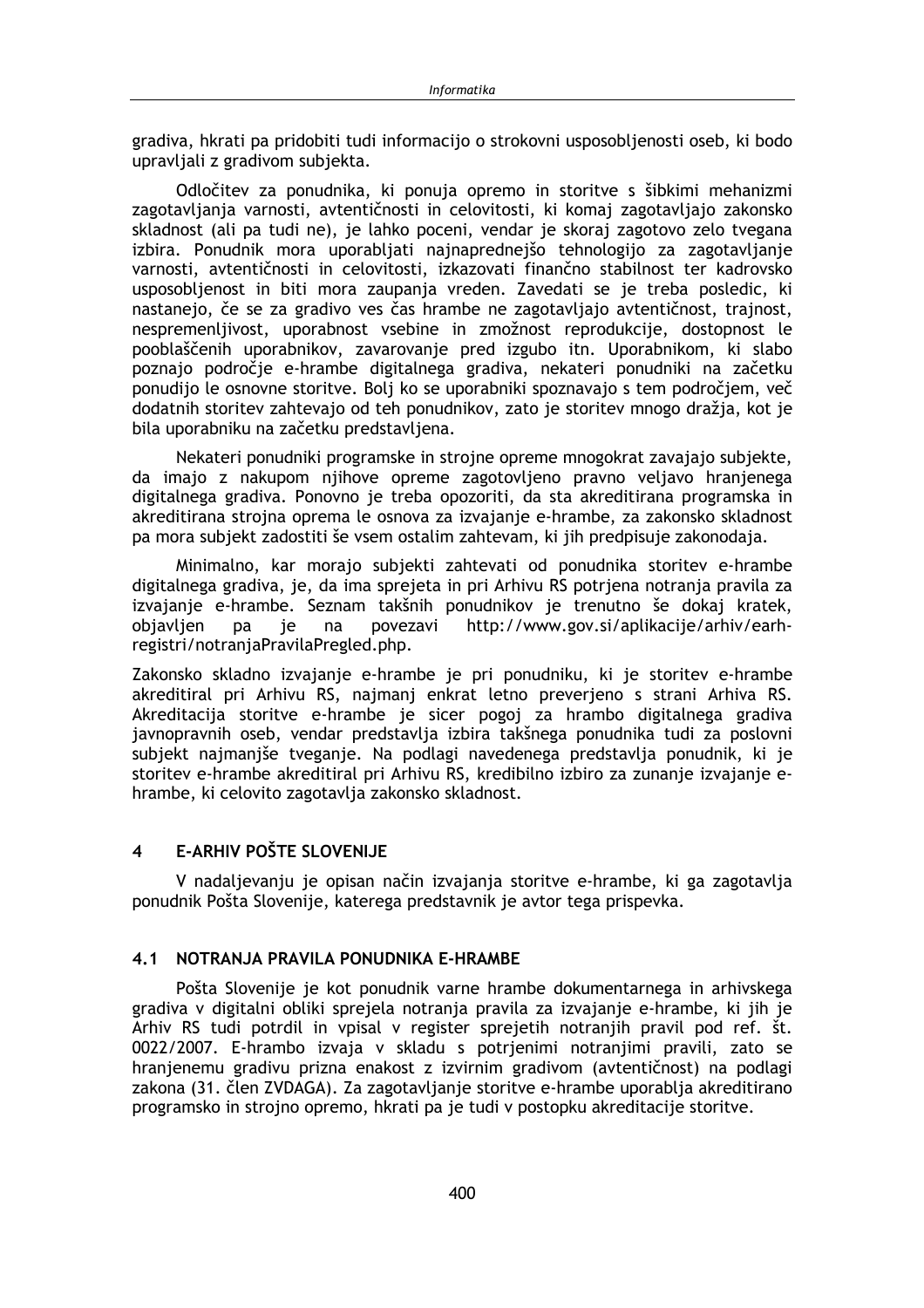## 4.2 ZAGOTAVLJANJE AVTENTIČNOSTI IN CELOVITOSTI HRANJENEGA GRADIVA

Funkcionalno se avtentičnost in celovitost hranjenega digitalnega gradiva zagotavlja s časovnim žigosanjem vsake posamezne enote gradiva, ki jo sistem E-Arhiv sprejme v hrambo. Pri tem se uporablja varne časovne žige, ki jih izdaja javno priznan overitelj POŠTA®CA. Z varnim časovnim žigom se digitalnemu dokumentu doda natančna informacija o času, s čimer se pravno veljavno potrdi, da je dokument obstajal v času sprejema v hrambo. Sistem E-Arhiv sam poskrbi, da se pred potekom veljavnosti obstoječega varnega časovnega žiga gradivo ponovno časovno žigosa. Takšen način lahko ohranja avtentičnost gradiva ves čas hrambe, saj z vsakim ponovnim časovnim žigosanjem podaljša veljavnost digitalnega gradiva do datuma poteka veljavnosti novega varnega časovnega žiga.

Ob vstopu gradiva v E-Arhiv se samodejno preverja veljavnost kvalificiranega digitalnega potrdila vsakega digitalno podpisanega dokumenta in veljavnost kvalificiranega digitalnega potrdila, uporabljenega za zagotavljanje varnega sporočilnega kanala.

## 4.3 ZAGOTAVLJANJE VARNOSTI HRANJENEGA GRADIVA

Visok nivo varnosti hranjenemu gradivu zagotavljajo napredni tehnični in organizacijski ukrepi.

## 4.3.1 DOSTOP UPORABNIKOV IN ADMINISTRATORJEV DO APLIKACIJE SISTEMA E-**ARHIV**

Pooblaščeni uporabniki stranke lahko do storitve E-Arhiv dostopajo le z uporabo veljavnega kvalificiranega digitalnega potrdila. Tudi administratorii Pošte Slovenije, ki skrbijo za upravljanje s storitvijo, se morajo za prijavo v sistem E-Arhiv identificirati s kvalificiranim digitalnim potrdilom.

## 4.3.2 REVIZIJSKE SLEDI

Vsi dogodki na nivoju posameznega dokumenta, celotnega sistema in varnosti se beležijo in trajno hranijo v obliki revizijskih sledi, ki se verižno časovno žigosajo z varnim časovnim žigom, kar zagotavlja njihovo verodostojnost.

## 4.3.3 NEPREKINJENO POSLOVANJE IN OKREVANJE PO KATASTROFI

Vse aktivne komponente sistema E-Arhiv so že lokalno podvojene. Hkrati je podvojen še celoten sistem e-hrambe, ki v gručnem načinu vzporedno deluje na dveh geografsko ločenih primarnih lokacijah. V primeru večje oz. popolne odpovedi sistema na eni lokaciji sistem na drugi lokaciji v celoti prevzame delovanje in nemoteno zagotavlja izvajanje storitve.

Za potrebe okrevanja po katastrofi na več kot 100 km oddaljeni lokaciji samodejno poteka tudi varnostno kopiranje vsega hranjenega gradiva. V primeru nastopa katastrofe in popolnega uničenja sistema E-Arhiv na obeh primarnih lokacijah, se reprodukcija hranjenega gradiva zagotavlja iz varnostnih kopij na rezervni lokaciji. Na ta način se vsaka enota gradiva hrani na treh ločenih lokacijah, kar zagotavlja visoko stopnjo varnosti naročnikovega gradiva pred izgubo.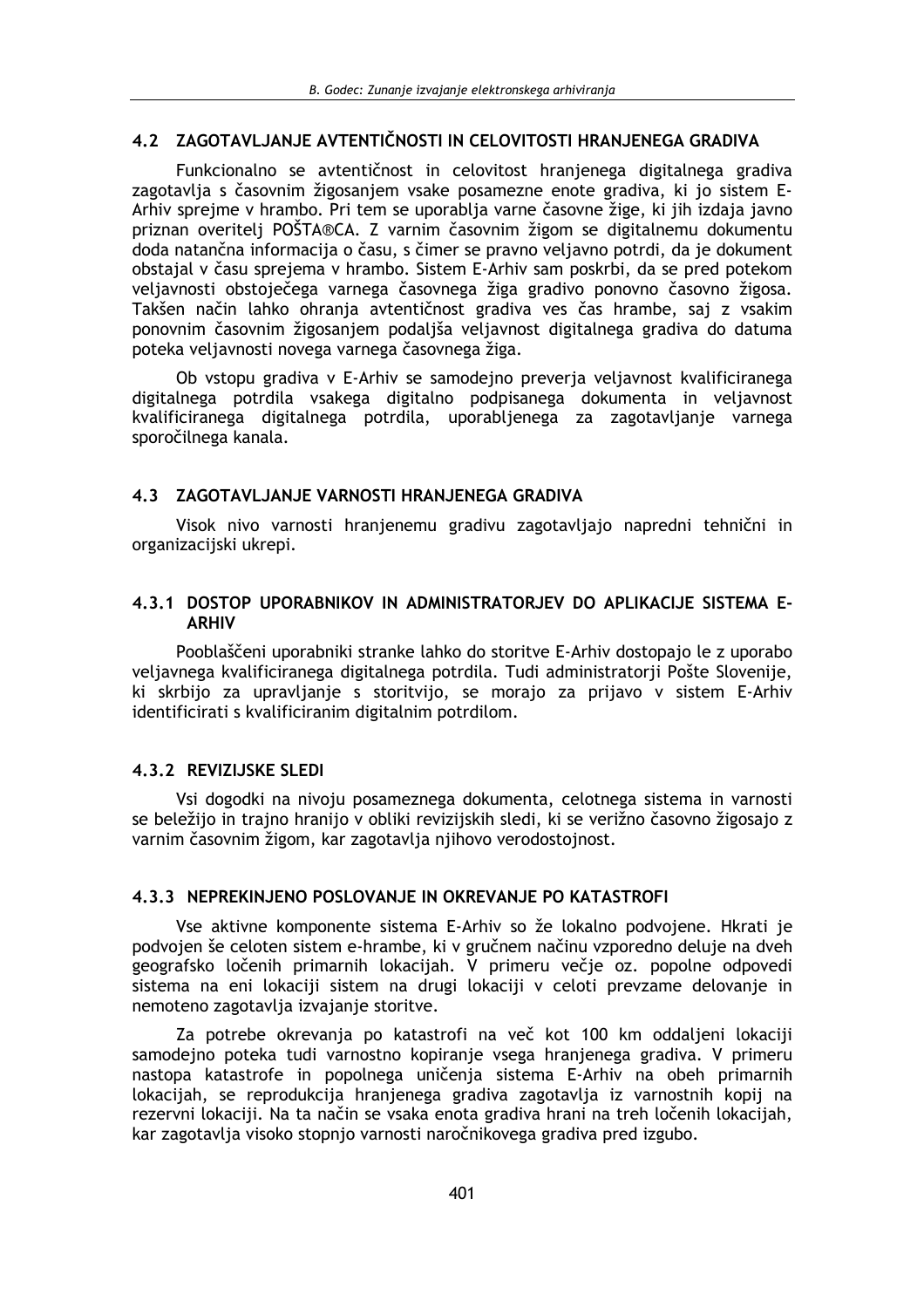#### 4.3.4 VARNI TRANSPORTNI KANAL

Prenos digitalnih dokumentov v sistem E-Arhiv se izvaja prek varnega transportnega kanala, ki deluje na sporočilno osnovani varnosti (message based security), kjer se vsak posredovani digitalni dokument skupaj z metapodatki posreduje v obliki sporočila, ki je kriptirano in digitalno podpisano. Sporočilo se kriptirano in digitalno podpisano prenaša skozi celotno omrežje (tudi lokalno), torej od uporabniške aplikacije do aplikacije sistema E-Arhiv. Takšen način prenosa dokumentov je mnogo varnejši od SSL načina zaščite komunikacijskega kanala, kjer se med komunikacijskimi napravami uporabnika in ponudnika storitve kriptira le transportni kanal, sporočila (digitalno gradivo) pa se po tem kanalu in tudi v lokalnem omrežju prenašajo v običajni, nekriptirani obliki.

## 4.3.5 INFORMACLISKA IN FIZIČNO TEHNIČNA VARNOST

Sistem E-Arhiv je varovan z večnivojskim sistemom za preprečevanje vdorov, ki ga sestavliajo zunanje in notranje požarne pregrade, ISA strežniki ter sistem za zaznavo in preprečevanje vdorov (IDS in IPS konektorji), ki zaznava in po potrebi zavrača neželen podatkovni promet v katerikoli logični točki omrežja ponudnika, prek katerega se gradivo prenaša v sistem E-Arhiv. Vse naprave informacijskega sistema za zagotavljanje storitve E-Arhiv so varovane z naprednim protivirusnim sistemom, ki se redno posodablia.

Do komponent lahko fizično dostopajo le pooblaščeni vzdrževalci, nameščene pa so v varnih podatkovnih centrih, ki zagotavljajo visok nivo zaščite pred potresom, elektromagnetnimi vplivi, plini, tekočinami, prahom, vlomi in drugimi okoliskimi vplivi. Fizična varnost se zagotavlja s kombinacijo senzorjev gibanja in video nadzora. Aktivna protipožarna zaščita se zagotavlja s posebnim, IT-prilagojenim gasilnim sistemom, ki ne ogroža IT-opreme in življenja ljudi.

## 4.4 INFRASTRUKTURA SISTEMA F-ARHIV

Celotna potrebna infrastruktura za zagotavljanje storitve e-hrambe digitalnega gradiva je v lasti Pošte Slovenije. Potrebna strojna in programska oprema je nameščena v varnih podatkovnih centrih, ki se nahajajo na geografsko ločenih lokacijah, ki so medsebojno komunikacijsko povezane. Z opremo lastnega overitelja POŠTA®CA se zagotavljata potrebno časovno žigosanje digitalnih dokumentov ter izdaja potrebnih kvalificiranih digitalnih potrdil.

## 4.5 NAPREDNOST REŠITVE

Za zagotavljanje storitve se uporablja akreditirana programska oprema, ki predstavlja celovito rešitev za storitev e-hrambe digitalnega gradiva, je podprta z mednarodnimi standardi, je storitveno usmerjena ter načrtovana in zgrajena z uporabo zadnjih spletnih ter srednjenivojskih tehnologij razvoja programske opreme. Programska oprema je modularna in na programskem nivoju preprečuje obstoj kritične točke odpovedi, je poljubno skalabilna, neodvisna od formata vhodnih dokumentov in podpira širok nabor metapodatkov, od katerih je del tudi uporabniško nastavljivih, tako po imenu kot po tipu vrednosti. Z različnimi možnostmi hitrosti posredovanja dokumentov v hrambo strankam omogoča izbiro med različnimi nivoji storitve glede na njihove potrebe.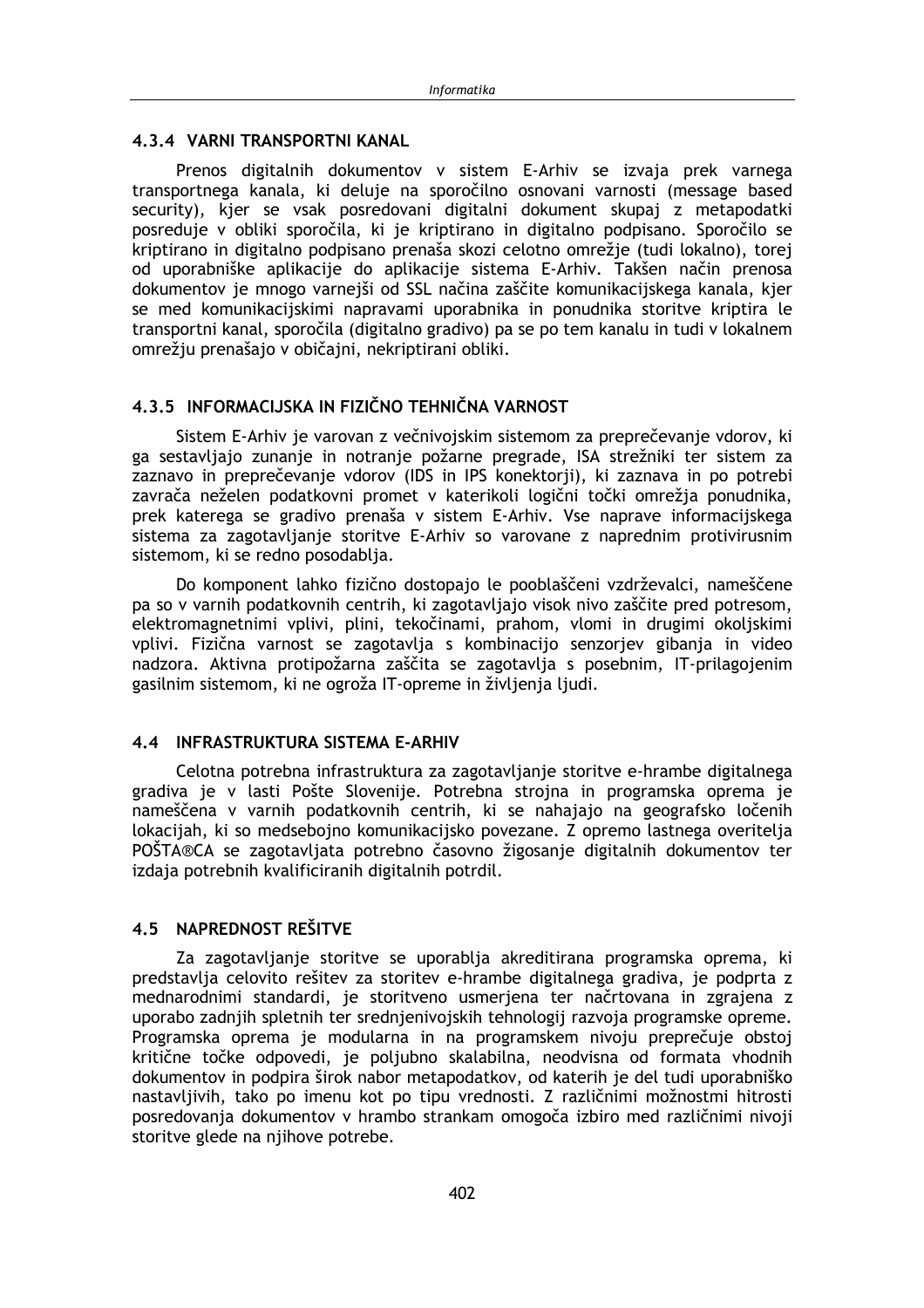Prav tako akreditirana strojna oprema rešitve uporablja napredna diskovna polja, arhivske robotske knjižnice, strežnike dokumentnega cevovoda in ostale informacijske storitve Pošte Slovenije, ki omogočajo varno in pravno veljavno storitev e-hrambe digitalnega gradiva.

Glede na arhitekturo programske opreme je omogočena poljubna skalabilnost strojne opreme, ki je konfiguracijsko dimenzionirana tako, da preprečuje obstoj enojne točke odpovedi. Implementiran je koncept okrevanja po katastrofi. Celotna arhitektura temelji na upravljanju s podatki po konceptu ILM.

#### $4.6$ E-HRAMBA DIGITALNEGA GRADIVA

#### 4.6.1 FORMAT DIGITALNEGA GRADIVA

Sistem E-Arhiv lahko v hrambo sprejme katerikoli format digitalnega dokumenta, ki je razen tega lahko tudi kriptiran. Gradivo je lahko zajeto v fizični obliki in pretvorjeno v digitalno obliko ali pa je že v izvirni obliki nastalo in bilo zajeto kot digitalno gradivo. V obeh primerih je pomembno, da sta zajem in morebitna pretvorba v ustrezno digitalno obliko zakonsko skladno izvedena.

## 4.6.2 LOGIČNI IN FIZIČNI DOKUMENT

Osnovno entiteto sistema E-Arhiv predstavlja logični dokument, ki vsebuje metapodatke in enega ali več fizičnih dokumentov. Fizični dokument vedno pripada natančno enemu logičnemu dokumentu in vsebuje metapodatke ter binarno ali tekstovno reprezentacijo dokumenta in predstavlja dokument v pravem pomenu besede (\*.pdf, \*.xml, \*.tiff, \*.docx itn.).

## 4.6.3 ČASOVNO ŽIGOSANJE

Sistem E-Arhiv z varnim časovnim žigom časovno žigosa vsak fizični dokument, ki ga sprejme v hrambo, in ga samodejno ponovno časovno žigosa pred potekom veljavnosti obstoječega varnega časovnega žiga. Prav tako sistem E-Arhiv časovno žigosa in digitalno podpiše vsak dokument, ki ga posreduje iz sistema e-hrambe (npr. vpogled v dokument, ki se izvaja na strankinem sistemu).

### 4.6.4 POSREDOVANJE GRADIVA V SISTEM E-ARHIV

Digitalno gradivo se iz strankinega sistema za upravljanje z dokumenti posreduje v varno hrambo prek varnega transportnega kanala velikih kapacitet, kar omogoča posredovanje obstoječe zbirke digitalnega gradiva kot tudi redno (on-line) posredovanje digitalnega gradiva v hrambo. Posredovanje digitalnega gradiva v ehrambo se ne zaračunava posebej, ampak je že zajeto v ceni storitve.

## 4.6.5 HRAMBA NA RAZLIČNIH MEDIJIH

Sistem E-Arhiv omogoča hrambo digitalnega gradiva na hitrih medijih, ki omogočajo takojšen dostop do gradiva, in hrambo na cenovno ugodnejših počasnih medijih, ki omogočajo zakasnjen dostop, ki je ranga nekaj minut.